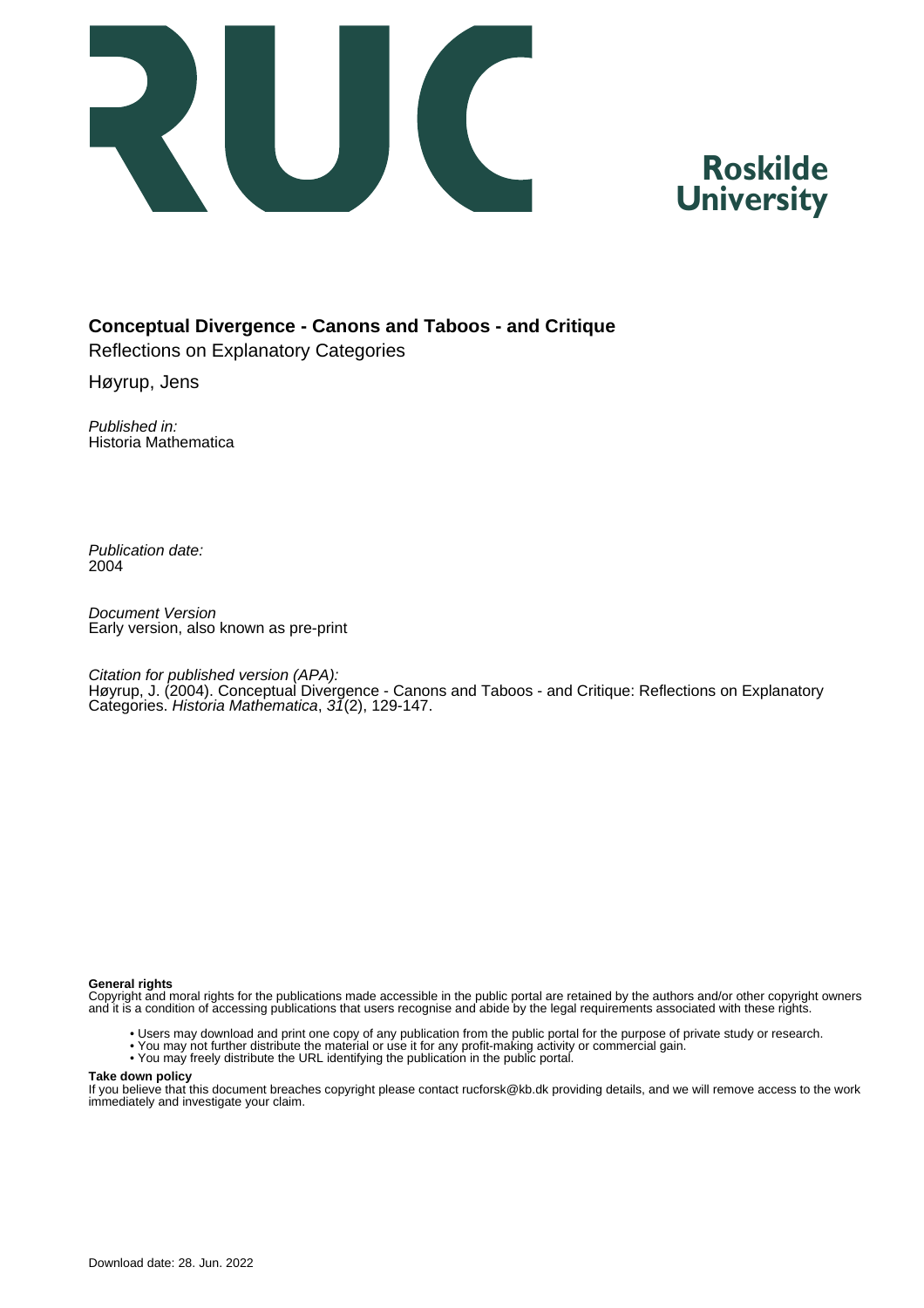

Available online at www.sciencedirect.com



**HISTORIA MATHEMATICA** 

Historia Mathematica 31 (2004) 129–147

[www.elsevier.com/locate/hm](http://www.elsevier.com/locate/hm)

## Conceptual divergence—canons and taboos—and critique: reflections on explanatory categories

Jens Høyrup

*Roskilde University, Roskilde DK-4000, Denmark* Peter Damerow und Wolf Wucherpfennig gewidmet, auf Anlaß deren sechzigsten Geburtstage

#### **Abstract**

Since the late 19th century it has been regularly discussed whether, e.g., the ancient Egyptian way to deal with fractions or the Greek exclusion of fractions and unity from the realm of numbers was a mere matter of imperfect notations or due to genuine "conceptual divergence," that is, to a mathematical mode of thought that differed from ours. After a discussion of how the notion of a "mode of thought" can be made operational through the linking of concepts to mathematical operations and practices it is argued (1) that cases of conceptual divergence exist, but (2) that the discussion of notational imperfection versus conceptual divergence is none the less too simplistic, since differences may also be due to deliberate choices and exclusions on the part of the authors of the ancient texts—for instance because such a choice helps to fence off a profession, because it expresses appurtenance to a real or imagined tradition, or as a result of a *critique* in the Kantian sense, an elimination of expressions and forms of reasoning that are found theoretically incoherent. The argument is based throughout on historical examples. 2003 Elsevier Inc. All rights reserved.

#### **1. Prolegomenon**

In *Physics* IV.4, 212<sup>a</sup>5–6 [Hussey, 1993, 28], Aristotle states that *place* [τόπος] is "the limit of the surrounding body, at which it is in contact with that [body] which is surrounded"—in 212<sup>a</sup>20 modified into "unchangeable limit of what surrounds." In IV.11, 219<sup>a</sup>8-9 *time* is explained to be "either change [κ´ινησις] or some aspect of change" [Hussey, 1993, 43]—a point made in almost the same words in *Metaphysics*  $\Lambda$ , Chapter 6, 1071<sup>b</sup>10. The *Physics* passage goes on to argue that since (as just shown) it "is not change, it must be some aspect of change," and concludes in 220<sup>a</sup>3 that it is "the number of the motion" [ὁ τῆς φορᾶς ἀριθμός].

Nobody who has gone beyond an introductory course in the history of philosophy would get the idea that Aristotle thought so because he was unable to grasp space and time in (our) quasi-Newtonian way, as receptacles within which bodies are located but which themselves do not depend on the presence of such bodies. Regarding space he even explains (*Physics* IV.1, 208<sup>b</sup>33–35) that Hesiod thought "as most

0315-0860/\$ – see front matter  $\circ$  2003 Elsevier Inc. All rights reserved. doi:10.1016/S0315-0860(03)00024-7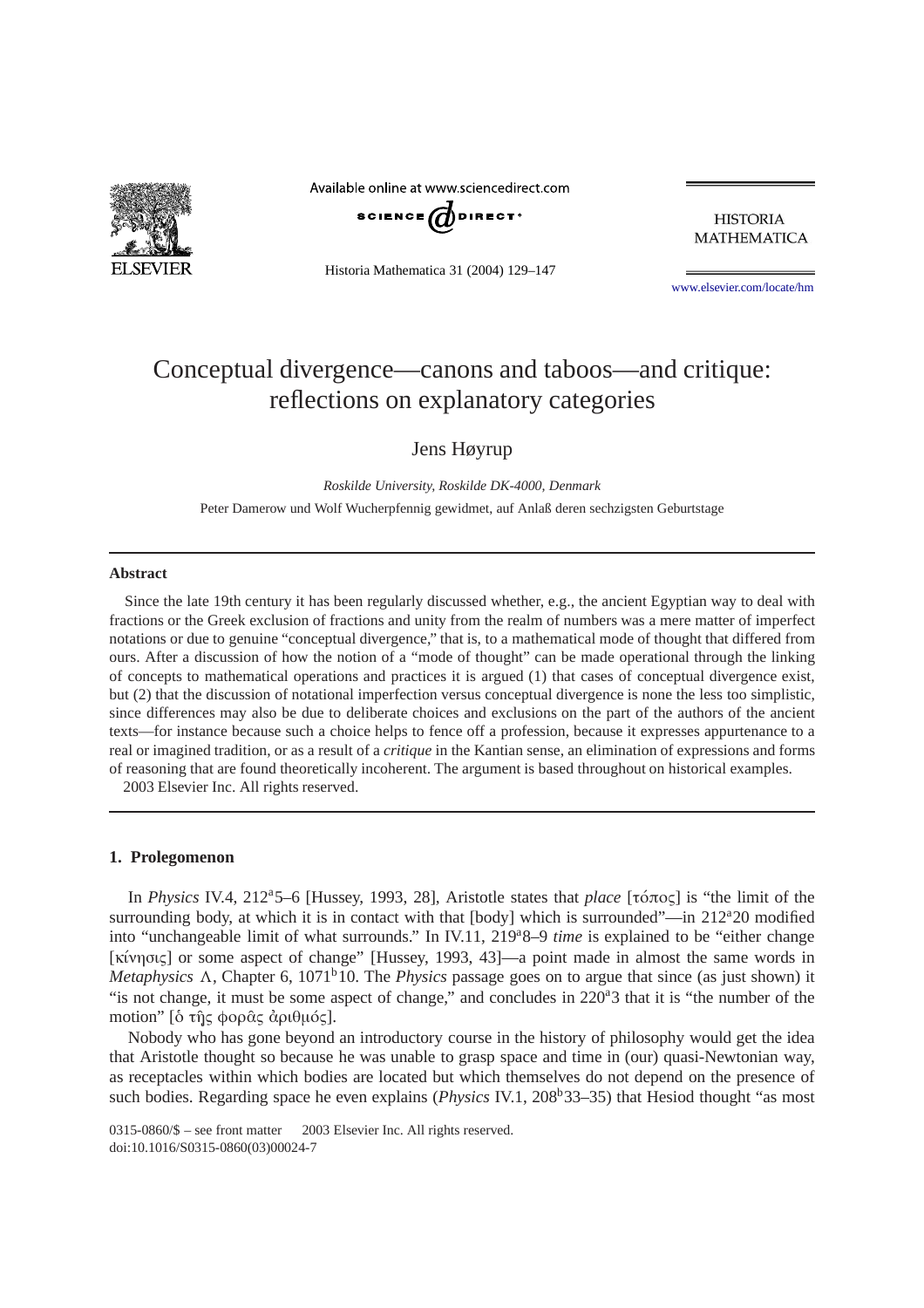#### 130 *J. Høyrup / Historia Mathematica 31 (2004) 129–147*

people do" that place "is prior to all things, since that, without which no other thing is, but which itself is without the others, must be first. (For place does not perish when the things in it cease to be)"—and in Categories 6, 5<sup>ª</sup>6–13 [Ackrill, 1963, 13] he himself comes disturbingly close to these "vulgar" opinions<sup>1</sup> about space and time:<sup>2</sup>

Time also and place are of this kind [continuous quantities]. For present time joins on to both past time and future time. Place, again, is one of the continuous quantities. For the parts of a body occupy some place, and they join together at a common boundary. So the parts of the place occupied by the various parts of the body, themselves join together at the same boundary at which the parts of the body do.

Aristotle did not reject the seemingly modern views of space and time because they could not be thought in his epoch; after many pages of arguments he rejects them in the *Physics* because he cannot make philosophical sense of them: how, indeed, can "place" be established unless it be with regard to something known, and how can time be understood if we do not observe or think of something changing with time? Aristotle's solutions certainly do not coincide with those offered by Berkeley, Kant, Mach, and Einstein, but on a general level the problems he tries to solve belong to the same family as theirs.<sup>3</sup>

The preceding remarks had to do with the history of natural philosophy. They may serve to introduce a similar problem for the historiography of mathematics. In this domain, the problem of past conceptual structures differing from ours has certainly been discussed for well over a century,<sup>4</sup> but the discussion has turned around a different pivot: were historical concepts really different and the historical actors unable to think or express themselves in our terms, or is everything just a question of terminology and notation? In the following I shall argue that this debate is unduly simplistic, and that more attentive reading of premodern sources reveals that early mathematical writers, and not only Aristotle, might have other reasons than failing conceptual capacity or inadequate terminology to think or express themselves in ways that differ from ours. However, since mathematical writers tend to use their concepts or at most to define them rather than analyzing them or explaining their *raison-d'être*, we rarely have anything similar to

 $1$  This is how such opinions were characterized by the schoolmen, who were no less familiar with them; see [Grant, 1981, 9].

<sup>&</sup>lt;sup>2</sup> I leave aside as immaterial for the present discussion the question of whether Aristotle's thought had developed over time or a different agenda made him speak differently.

 $3$  Cf. Einstein's introduction of the problem of time and contemporaneity in Section 1 of his treatise "Zur Elektrodynamik" bewegter Körper" [Einstein, 1905/1913, 28]:

Wollen wir die *Bewegung* eines materiellen Punktes beschreiben, so geben wir die Werte seiner Koordinaten in Funktion der Zeit. Es ist nun wohl im Auge zu halten, daß eine derartige mathematische Beschreibung erst dann einen physikalischen Sinn hat, wenn man sich vorher darüber klar geworden ist, was hier unter "Zeit" verstanden wird. [*...*]. Wenn ich z. B. sage: "Jener Zug kommt hier um 7 Uhr an," so heißt dies etwa: "Das Zeigen des kleinen Zeigers meiner Uhr auf 7 und das Ankommen des Zuges sind gleichzeitige Ereignisse."

Up to this point, the main distinction between Aristotle's reference to motion and Einstein's reflections on the meaning of time consists in the latter's specification of the kind of moving object he refers to (viz. the pointer of a clock). Serious divergence between the two only starts five lines later, when the finite speed of light is taken into acount.

<sup>4</sup> In the later 19th century, we have Rodet's attack on Eisenlohr's and Cantor's use of modern algebraic symbolism in their interpretation of the Rhind Mathematical Papyrus (see below) and the Zeuthen–Cantor debate [Lützen and Purkert, 1994] about the (il)legitimacy of the reading of the historical record as contemporary mathematics. In more recent decades, the still cited standard example is the Unguru [1975]–Weil [1978]–Freudenthal [1977] debate, with van der Waerden [1976] in an intermediate position not too different from Cantor's. More examples are referred to in the following.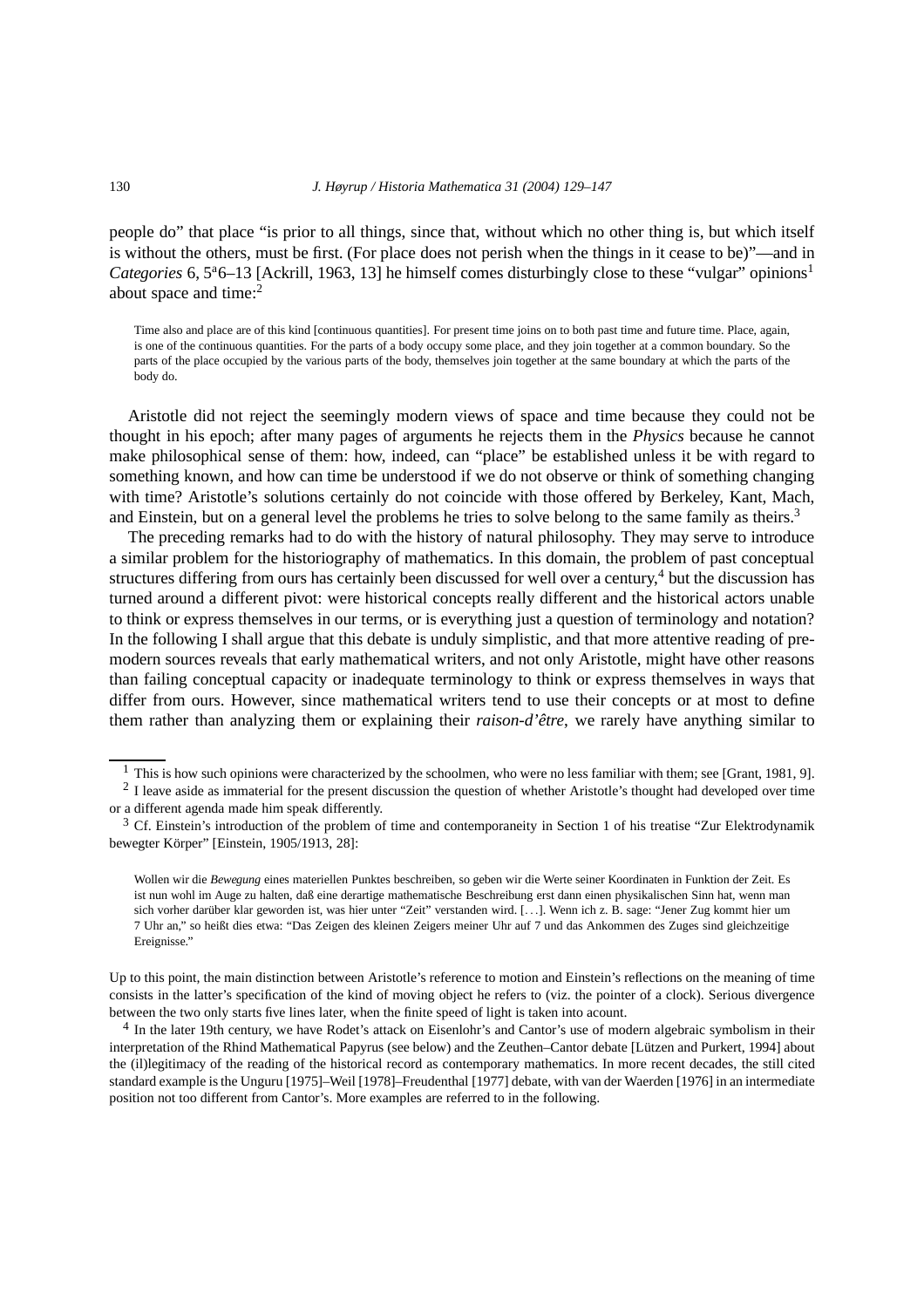Aristotle's many pages discussing the shortcomings of rival views to help us. We shall therefore start with some reflections on how to approach a "mathematical mode of thought."

#### **Tools and mode of mathematical thought**

A "mode of thought" is *prima facie* as intangible as a *Zeitgeist*, and claiming that the mathematics of an ancient culture was rooted in a distinct "mode of thought" therefore does not in itself assist us much in understanding whether, why, or in which respect this mathematics differed from ours—it amounts to little more than a reformulation of the same matter in more airy terms. Speaking of the mathematical "concepts" of the culture in question is somewhat less elusive, but concepts should not be identified with the mere words into which they are put. Disregarding general epistemological discussions we may start from the metaphor that a mathematical concept is *a tool*: a mental tool, but a tool only by being a tool for operations. The shared properties and conditions of the whole network of connected mathematical concepts with participating operations then characterize the corresponding mode of thought.

This statement remains pretty abstract, but may be elucidated by an example. If we want to know (or, perhaps better, *decide*) whether, for instance, late medieval *abbaco* treatises operate with a concept of "negative numbers" it is not enough to notice that they use the word *meno*; even the observation that they state the rule that *meno via meno fa più* does not suffice.<sup>5</sup> As it is made manifest by the general adequacy of the translation "less" for *meno*, the rule might simply refer to a notion of "subtractive" members of a polynomial.<sup>6</sup> We should rather observe whether "numbers *meno*" also occur as results, or the actual use is restricted to expressions "*a* and less *b*" where *b* is not (or cannot, if roots are involved, easily be seen to be) larger than *a* (*a* as well as *b* being "non-*meno*" numbers or roots); further, whether the rule is used not only in multiplications of polynomials but also when a polynomial involving members *meno* is subtracted from another polynomial. If one of these conditions is not fulfilled, the notion of "less" is so different from our conception of "negative numbers" that it is misleading rather than illuminating to identify the two.

We could be more restrictive and refuse to speak of "negative" numbers before we have replaced the idea of two categories of numbers—normal and *meno*—by a single category divided "in the middle" by 0; but we may also decide that the idea of two separate categories is nothing but another version of the concept. In any case, the two concepts or two versions of the concept are linked to different practices with appurtenant tools: *the two categories* to the practices of accounting and rhetorical equation algebra,<sup>7</sup> *the*

<sup>5</sup> An early published appearance is in the *Trattato dell'alcibra amuchabile* from c. 1365 [Simi, 1994, 17]. The unpublished occurrence in the *Aliabraa argibra* (ms. Chigiana M VIII 170, fol. 5v) is linked to the example 10−2 times 10−2 and may go back to c. 1340.

 $6$  A "subtractive" number or member of a polynomial is an "ordinary," that is, nonnegative, member of an arithmetical expression or a polynomial whose role it is to be subtracted—as 3 has to be subtracted in the expression 5−3. As a practical category, subtractive numbers appear (together with the corresponding sign rule) in ordinary elementary school mathematics and often in introductory algebra long before negative numbers are introduced. Widespread lore notwithstanding, negative numbers are absent from Babylonian mathematics, but subtractive numbers are spoken of explicitly, see [Høyrup, 1993].

<sup>7</sup> We may of course remember Leonardo Fibonacci's observation in the *Flos* [Boncompagni, 1862, 238] that a certain problem "is insolvable, unless it is conceded that the first man has a debt," and the similar passage in his *Liber abbaci* [Boncompagni, 1857, 256] (here, as everywhere in the following where no other translator is identified, the translation is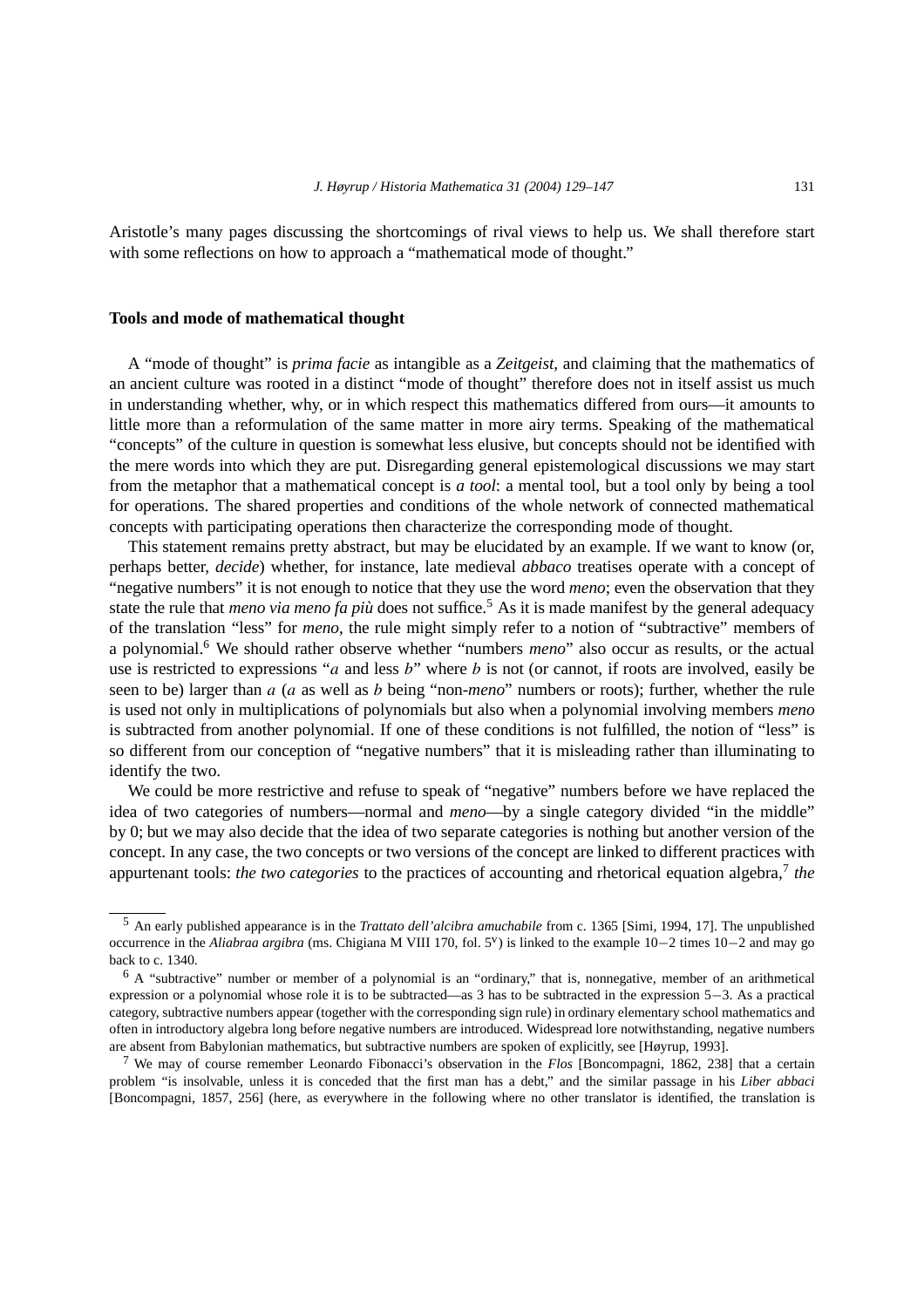*single category* to the new practices evolving around symbolic algebra, analytical geometry, and *analysis infinitorum*. 8

We may further observe that the two-category version is not simply an incomplete version of the single number line but in itself a mental tool which enabled Cardano and Bombelli to accept the only slightly more "false" categories of imaginary and complex numbers, $\frac{9}{3}$  in a way which would have been barred once the single-category understanding was established, and which was only opened again by the invention of the geometric representation and the formal operation with pairs of real numbers.

A similar example is offered by the discussion whether the ancient Greeks possessed a notion of "general fractions" or merely one of repeated aliquot parts. Does  $\frac{5}{16}$  (Diophantos, *Arithmetica* II.8 [Tannery, 1893–1895, I, 93]),<sup>10</sup> mean  $\frac{16}{5}$ ? Obviously yes, in the sense that this is the correct solution; but if we read the way such correct solutions are expressed in I.23 we see that  $\frac{50}{23}$  appears as  $\bar{v} \kappa \gamma^{\omega \nu}$ , "50 of 23rds," and  $\frac{150}{23}$  slightly later as "150 of the said part." Obviously, what *we* would express as  $\frac{p}{q}$ is thought of as *p* times the *q*th part; this is different from the Pharaonic Egyptian canon, according to which each aliquot part should appear only once in a number, but it is not for that reason by necessity identical with our concept. In III.11, however, we also find that  $30\frac{1}{4}$  times  $\frac{41}{77}$  is  $\frac{77}{1240\frac{1}{4}}$ , and that the "part denominated by"  $\frac{41}{77}$  is  $\frac{77}{41}$ .<sup>11</sup> It seems reasonable to assume that Diophantos's concept was richer in operational links than a mere heaping of identical aliquot parts would suggest, and that he presupposes a similar richer concept on the part of his reader; but since he does not tell how he operates, we still

mine); but the real argument for the link is and remains the correspondence between the sets of operations on possessions and debts or incomes and expenses, booked in separate columns, and the treatment of numbers simply and *meno*.

<sup>8</sup> Actually, the first explicit reference to the single category which I know about (though for integers only) goes back to 1544, thus antedating symbolic algebra proper as well as analytical geometry and *analysis infinitorum*. In the *Arithmetica integra*, Stifel [1544, 249<sup>r</sup>] explains that the "fictitious numbers" are "below 0, that is, below nothing." But it is also explained that this fiction is introduced because of its "supreme utility in things mathematical," a claim that is illustrated by the transformation of the subtraction  $(8+5) - (10+2)$  into  $(8-2) - (10-5)$  (both expressed in schemes, not by means of the parentheses invented by Bombelli—but anyhow in an early form of symbolization if this is understood as a representation that allows operation directly at the level of nonverbal representatives); on the verso of the same folio, furthermore, we find explicitly the sequence  $-3, -2, -1, 0, 1, 2, 3, 4, 5, 6$  counting the exponents of the geometrical progression  $\frac{1}{8}, \frac{1}{4}, \frac{1}{2}, 1, 2, 4, 8, 16, 32, 64$ . This first beginning of the one-category view, like its later consolidation, is thus linked to considerations of consistency derived from intramathematical practice.

<sup>9</sup> The link is betrayed by the vocabularies they invent—for instance Bombelli's *più di meno* for +√−*<sup>a</sup>* and *meno di meno* for −√−*a*. We might speak of "Papageno tolerance" ("Es gibt ja schwarze Vögel. Warum soll es nicht auch schwarze Menschen geben?"): the existence of one irregular category, once habit has made it acceptable, opens the mind to the acceptability of other aberrations of a similar kind even if they remain aberrations.

<sup>&</sup>lt;sup>10</sup> Reviel Netz [2002] has observed that Tannery uses the stenographic symbols much more consistently in his edition than the manuscripts do, and that these latter do not use them in the same place. No manuscript, moreover, goes back to Diophantos's own epoch. Though complicated fractions and reciprocals are less liable to variation in this respect than the symbols  $\varsigma$  and  $\uparrow$ ("number" and "less," respectively), we should not feel too confident that the expressions appearing as shorthand symbols in the present argument were all written in that way by Diophantos himself, though some similar expressions certainly were. But the argument does not really hinge on the stenographic writings.

<sup>&</sup>lt;sup>11</sup> In more detail:  $\frac{1}{4}$  is written  $\delta^x$  in agreement with the explanation given in the introduction (p. 6); the *arithmós* is found to be  $\frac{41}{77}$ , and the number which was posited as *arithmós*<sup>×</sup> is then  $\frac{77}{41}$ .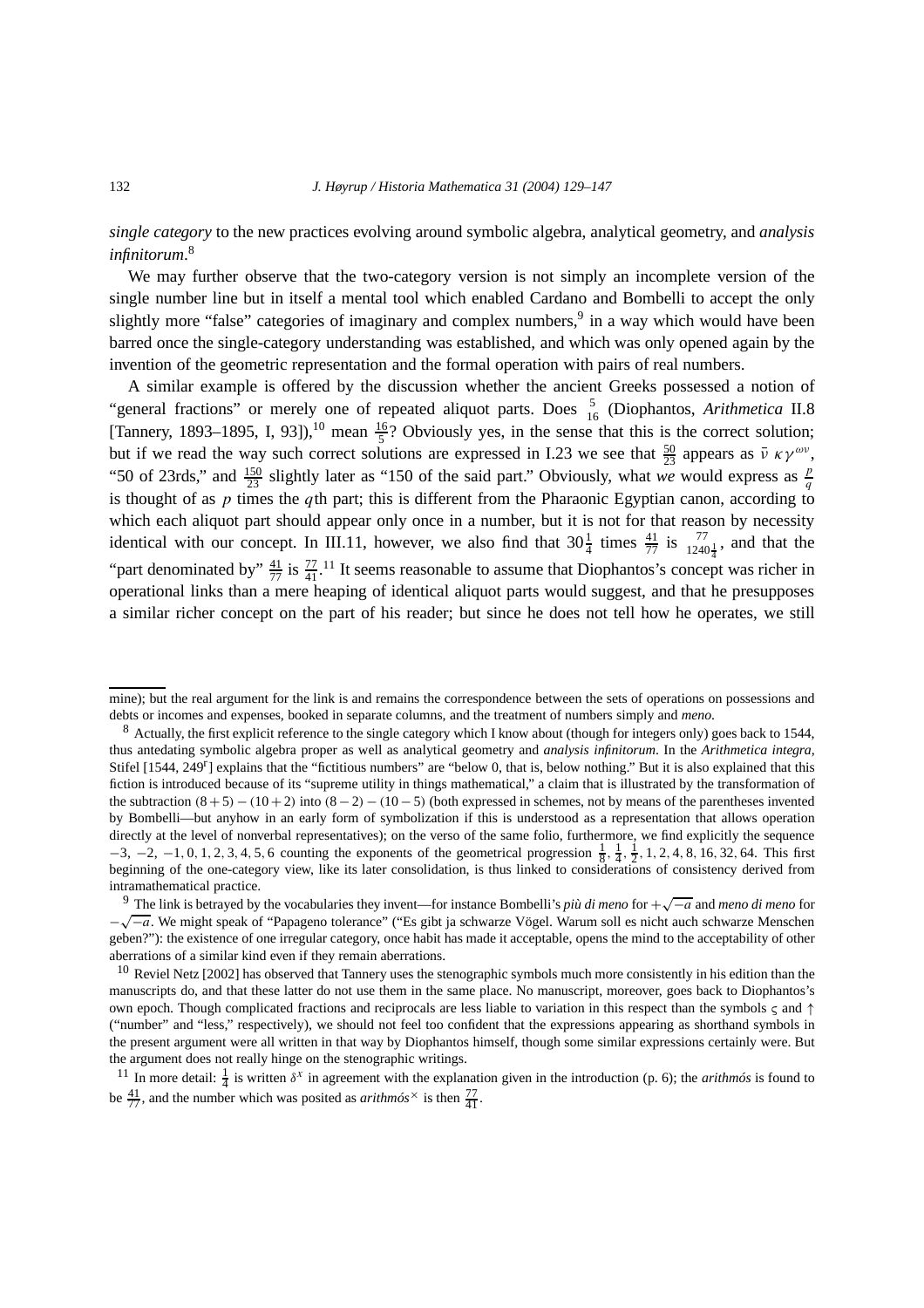cannot decide exactly how similar his "practical concept" was to ours.12 Only in the late medieval *abbaco* treatises, where cross-multiplication and other arithmetical operations are explained in detail, and where polynomial denominators are involved, can we be sure that the concept is really close to ours.<sup>13</sup>

Structures of mathematical operations grow out of operations with tools in the proper sense: the manipulation of bamboo sticks on a counting board, geometrical construction on a dust abacus or paper, routines for accounting or for solving equations, etc. But they are never *identical* with the more or less structured set of operations with these tools but always contain both (*qua* abstractions) *less* and (*qua* intellectual elaborations) *more*: for instance, a diminished expense results in an increased possession, which corresponds to the rule that *meno(meno*  $\alpha$ ) is simply  $\alpha$ —but no straightforward accounting operation corresponds to the rule that *meno via meno* is *più*. Therefore it cannot be excluded that mathematical conceptual structures that are fairly congruent with something *we* know grow out of manipulations of tools that are quite different from those from which we are now accustomed to see them evolve. Identifying underlying tools that differ from ours does not prove that the corresponding concepts were also fundamentally different.

This is exemplified by the Cardano–Bombelli and the post-Gauss notions of imaginary and complex numbers. Another example (which goes both ways) is this: A couple of years ago a "historically interested" mathematician (I shall leave him anonymous and hence for copyright reasons not quote his words) claimed in a discussion on a Web site that the Babylonians could hardly have failed to recognize the particular character of irrational square roots because they will have seen that the equally nonfinishing sexagesimal reciprocals of irregular numbers are periodical, and have to be so because of the finite number of possible remainders. He forgot that the structure on which he himself was first taught about irrational numbers—probably decimal fractions and operations with rational numbers was not the one on which the Greeks developed their notion of magnitudes that "could not be spoken" or "were not in ratio." He failed to notice that only the existence of a distinction between rational and irrational magnitudes once developed in relation to a different set of operations makes the distinction between periodic and nonperiodical decimal fractions interesting. He presupposed (without knowing to presuppose anything) that the Babylonians divided by irregular numbers in a way that leaves successive remainders (he may have been right, but that is a different question and so far undecided); and he overlooked that the sources that elucidate the question—the few listings of the reciprocals of irregular numbers—all stop before getting to the point where periodicity shows up, with the sole exceptions of the reciprocals of 59, told to be 1 1 1, and of 1 1 (i.e., 61), told to be 59 59 (meaning 0; 59*,* 0*,* 59)—hardly cases that invite one to consider the total set of possible remainders. All in all, the partial agreement between the ancient and the modern concepts of irrationals (and between ancient and modern place value notations) has veiled the fact that the underlying sets of operations are different, and therefore invite different further extensions. Leaving the anonymous mathematician aside we may also note that the aim of *Elements* X is very hard to understand if one's concept of irrationals is based on decimal fractions, whereas—conversely—the Greek concept does not allow the formulation of the distinction between

 $12$  A similar conclusion is reached by Jean Christianidis [forthcoming], from analysis of the more complex calculations of IV.36, in which fractions denominated by binomials are added and multiplied. In this case, as pointed out by Christianidis, Diophantos does refer to a general rule for the addition of fractions ( $\mu$ όρια).

<sup>&</sup>lt;sup>13</sup> Being unable to read the Indian texts I prefer nor to include the indubitably earlier Indian fractions in this discussion.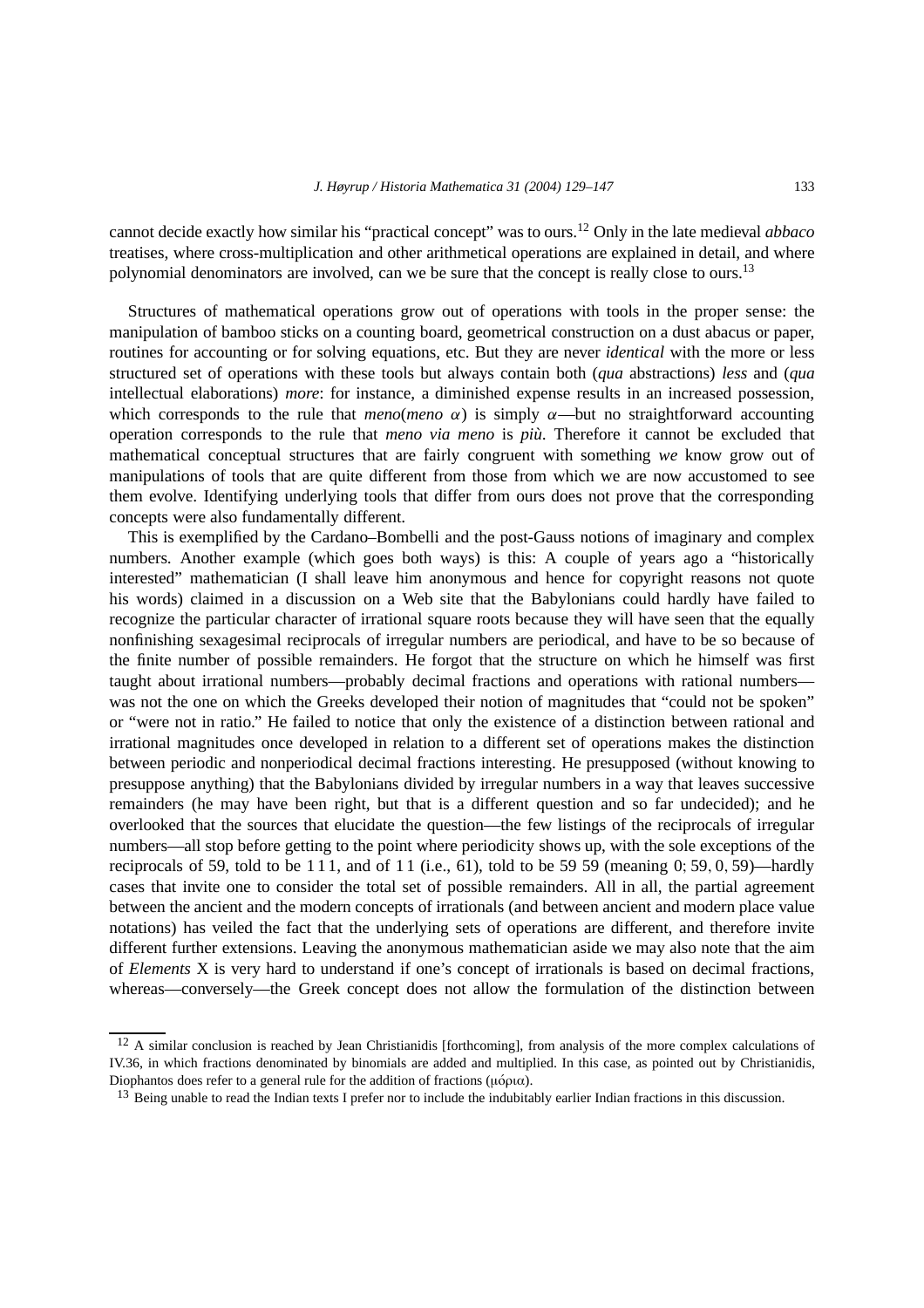algebraic and transcendental irrationals (not to speak of the theorems about the different decimal-fraction convergence patterns of the two classes).

These hints and sketched arguments should suffice to illustrate, both the fertility of the claim that mathematical concepts and conceptual structures are formed in interaction with tools within a practice and the dilemma presented by the lack of clear one-to-one correspondences between practices and mathematical conceptual structures. If we leave out the epithet "mathematical," this is of course a well-established Hegelo-Marxist point of view.<sup>14</sup> They should also suffice to show that "conceptual divergence"—differences between concepts that cannot be reduced to more or less full development of the same ideal concept—is something that must be taken into account.

The latter point can hardly be considered a historiographic revolution. As mentioned above, attempts to trace the differences between foreign and familiar conceptual worlds are certainly not new within the history of mathematics. The linking of the divergence to different practices is less hackneyed<sup>15</sup>—the prevailing tendency has been to find the inner logic of a certain conceptual world and explain its character or limits from there (a somewhat circular argument). Moreover, claims that the mathematical concepts of other cultures differ from ours were mostly challenged by proponents of the view that mathematics is only plural from the grammatico-etymological point of view, and that differences are to be found at the level of notations, not of thought (apart from that increasing scope and sophistication of mathematical thought which nobody could or would deny). We shall encounter more examples of both views below.

However, the fruitfulness of the notion of conceptual divergence is no proof that it explains *all* differences between the ways ancient and more recent texts speak about what from a Zeuthen–Weil point of view is basically *the same* mathematics. Some examples will show that other factors have sometimes been in play.

#### **Egyptian discussions**

The historiography of Egyptian mathematics is a classical ground for fighting the battle about dissimilar concepts. The first skirmish, mentioned in passing above, was between Eisenlohr [1877] and Cantor [1880] on one side and Rodet [1881] on the other—the former two explaining the procedures of the  $h^c$ -problems in the Rhind Mathematical Papyrus by means of symbolic first-degree algebra, the latter claiming that this betrayed the underlying thought of the Egyptian calculator and proposing (with ample references to premodern counterparts) the use of a single false position. This discussion went on for long—I shall only mention Peet's identification of Rodet's reference magnitude or *bloc extractif* with a common denominator [Peet, 1923, 18] and Neugebauer's arguments that this modernizing

<sup>&</sup>lt;sup>14</sup> However, insight into the connection between practices and conceptual structures certainly precedes both Marx and Hegel in Goethe's *Wahlverwandschaften* (II.8; [Goethe, n.d., VIII, 149]), the romanticist *Gehilfe* describes the relation between the changing view of nature and general material conditions and corresponding economic practice as follows:

Menschen, die ihren Grund und Boden zu nutzen genötigt sind, führen schon wieder Mauern um ihre Gärten auf, damit sie ihrer Erzeugnisse sicher seien. Daraus entsteht nach und nach eine neue Ansicht der Dinge. Das nützliche erhält wieder der Oberhand, und selbst der Vielbesitzende meint zuletzt auch, das alles nutzen zu müssen.

<sup>15</sup> But see the articles in [Damerow and Lefèvre, 1981].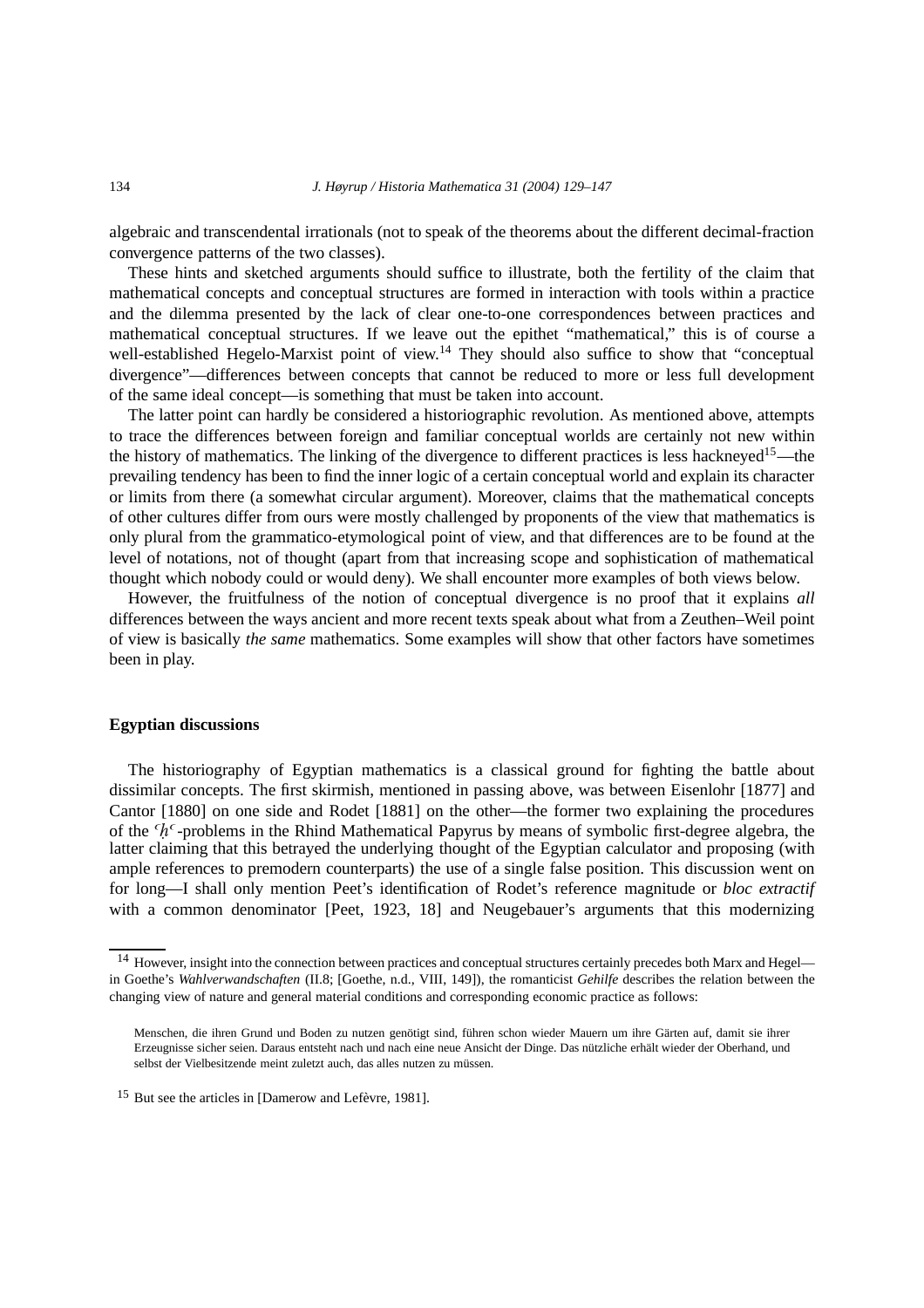view "misunderstands the inner unity of Egyptian computation completely" [Neugebauer, 1934, 138*ff*, quotation 145].

Slightly later came discussions about the particular Egyptian way of expressing fractional quantities strikingly different from ours yet coherently developed and hence apparently the best candidate for a way to think about numbers that disagrees with our ways without being merely incomplete. As a typical representative of the attempts to be loyal to the Egyptian pattern of thought we may quote Gardiner's *Egyptian Grammar* [1957, 196]:

For the Egyptian the number following the word *r* had ordinal meaning [*...*]. As being the part which completed the row into one series of the number indicated, the Egyptian *r*-fraction was necessarily a fraction with, as we should say, unity as the numerator. To the Egyptian mind it would have seemed nonsense and self-contradictory to write *r*-7 4 or the like for 4*/*7; in any series of seven, only one part could be the seventh, namely that part which occupied the seventh place in the row of seven equal parts laid out for

inspection. Nor would it have helped matters from the Egyptian point of view to have written  $\lim_{|x| \to 1} \lim_{|x| \to 1} \lim_{|x| \to 1} \lim_{|x| \to 1} r^{-2}$  (+)  $r^{-2}$  $(+)$   $r$ -7 (+)  $r$ -7, a writing that would have likewise assumed that there could be more than one actual "seventh." Consequently, the Egyptian was reduced to expressing (e.g.)  $\frac{4}{7}$  by  $\frac{1}{2}$  (+)  $\frac{1}{14}$ .

Already Hultsch [1895, 9] had pointed out that what we regard as fractions with a numerator greater than 1 was "nach Ägyptischer Anschauung Vielheitstheilungen oder noch nicht zu Ende geführte Divisionen." Evidently the Egyptians knew how to express 4 as measured by 7, namely as a sum of aliquot parts; paraphrasing Hultsch one might say that  $\frac{4}{7}$  could well be thought, but as *a problem*, whose  $solution$  was  $\dot{2}$   $1\dot{4}$ .<sup>16</sup>

Peet and others objected that this was a question of notation, not one of *conception*; in Peet's words [1923, 16], "the argument from what the [Egyptian] was capable of expressing in symbols to what he was capable of conceiving is a *non sequitur*, and the suggestion that his notation must surely have kept pace with his conception will fall on deaf ears in the case of those acquainted with the amazing conservatism of the Egyptian mind in every branch of life."

More compelling than such general appeals to the supposedly familiar character of the Egyptian mind (though scarcely ever noticed) were perhaps Vogel's objections. He pointed [1929, 43] at two telltale slips in RMP #81 (noted by Peet [1923, 123] in the translation but not commented upon by him): in one place the scribe writes 5 instead of 28, thus betraying that something like  $\frac{5}{8}$  (probably 5 times 8) was on his mind; in the following line,  $4\dot{8}$  is replaced by 3, with the implication that he was thinking of  $\frac{3}{8}$ . Vogel and others also pointed out that the unhesitating doublings of aliquot parts with denominator 2*n* as *n*<sup>i</sup> implies knowledge that  $2n + 2n = n$ , and thus presupposes some concept of  $\frac{2}{p}$  that entails  $\frac{2}{2n} = n$ .

In [1975], Silberman pointed out that a late Old Kingdom use of the aliquot part notation (in fact the *only* Old Kingdom instance of fractions beyond the "natural fractions"  $3, 3, 4,$  " $\frac{3}{4}$ " and 6, as far as I am informed) registers a damage to a cup as being large  $\dot{5}\dot{5}$  finger.<sup>17</sup> All in all it seems legitimate to conclude, not only that the Egyptians knew *p*:*q* as a problem, but also that they were able, so to speak, to manipulate this *problem* (presumably thought of as  $\dot{q}$   $\dot{q}$ ... $\dot{q}$ ) as a *representative of the solution*, that is, as a number. But this observation does not change the fact that Middle Kingdom scribes refused to use

<sup>&</sup>lt;sup>16</sup> In the manner of hieratic Egyptian I use a dot over a number to indicate the corresponding "weak" number or aliquot part. <sup>17</sup> Silberman explains this as an instance of scribal ignorance, but in the context of Middle Kingdom mathematics the point

is so fundamental that it would correspond to a modern accountant ignorant of the place value system (as I have pointed out at an earlier occasion). The text in question is published in [Posener-Kriéger and de Cenival, 1968], with fractions  $\dot{4}$ ,  $\dot{6}$ , and  $\dot{5}$   $\dot{5}$  on plates 23–25; translations can be found in [Posener-Kriéger, 1976].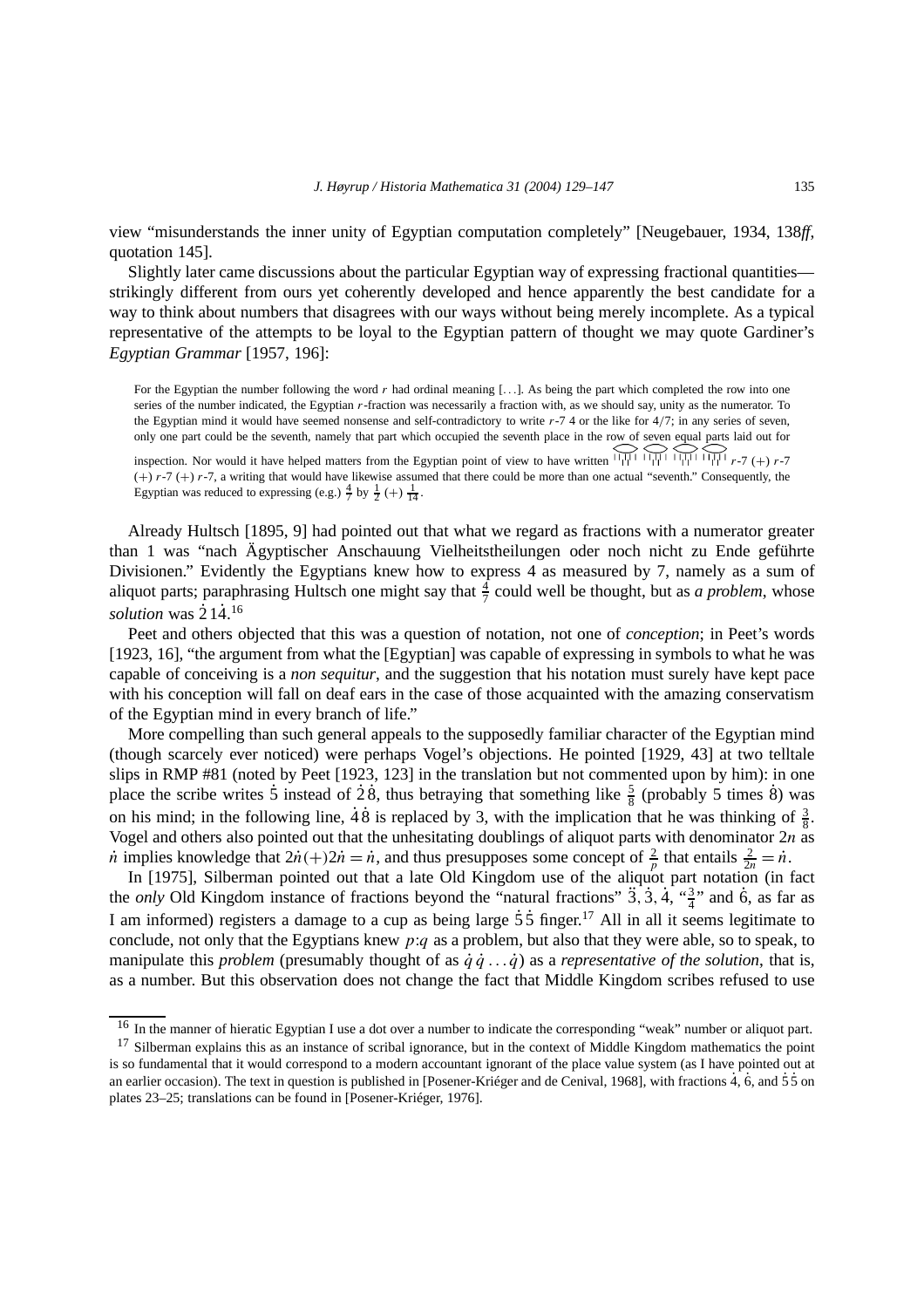this kind of number when writing down a result. We shall return to the conclusions that may be drawn from this fact.

#### **Babylonian mysteries**

Discussions similar to those concerning the Egyptian "equations" and "fractions" are almost nonexistent in connection with Babylonian mathematics. Discussions there certainly are—but they have concerned the question whether Babylonian "algebra" was really algebra or not, and if not, whether it was a collection of empirical recipes or based on arguments hidden from view.<sup>18</sup> I shall not pursue these topics, as they are not very relevant for the present discussion.

However, statements about the particular mathematical mode of thought of the Babylonians have certainly been made.<sup>19</sup> One example is Vajman's explanation [1961, 100] of the custom of subtracting an entity before it is added elsewhere, which he saw as an expression of a primal "concrete" organization of thought not yet ready for abstraction: we cannot add something before it has been made available.

In [Høyrup, 1990, 264] I cited Vajman's observation and explained (away) the only exception I had noticed by then. More recently, however, a fuller survey of texts made me discover that the exceptions are numerous, and that there is a pattern in their distribution.

Let me first present an example where the rule is followed: the problem solved in the text YBC 6967 [Neugebauer and Sachs, 1945 [MCT], 129]. It deals with two numbers *igûm* and *igibûm* that belong together in the table of reciprocals (the names mean "the reciprocal" and "its reciprocal"; for short in the following, *n* and  $\tilde{n}$ ), and whose product is hence 1 or (in the actual case) 60; their difference is told to be 7. The product is spoken of as a "surface," which allows the interpretation of the procedure which is shown in the diagram in Fig. 1. First, the excess of  $\tilde{n}$  over  $n$  is bisected and moved around. This transforms the rectangle into a gnomon, which can be completed as a square by being joined to the smaller square  $\Box(3\frac{1}{2})$  which it encloses. The area of the completed square is  $72\frac{1}{4}$  and its sides, both vertical and horizontal, hence  $8\frac{1}{2}$ ; from the vertical side we now remove that part which was moved around, leaving  $8\frac{1}{2} - 3\frac{1}{2} = 5$  as *n*; putting *the same piece* back into its original place and joining it to the horizontal side of the completed square gives us  $\tilde{n} = 8\frac{1}{2} + 3\frac{1}{2} = 12$ .

Rectangle problems where the sum of the two sides and not their difference is given together with the area do not require that *the same* piece be removed and joined. Here, as in all cases where there is no inner constraint (not least when independent variations of problems are listed in sequence), the Old Babylonian texts let addition precede subtraction exactly as we do. On the other hand, rectangle problems are not the only ones where concrete meaningfulness requires subtraction to precede addition. As an example I shall mention the first-degree problem VAT 8389 #1 [Neugebauer, 1935, 1935, 1937 [MKT], I, 317*f*], in which a field is divided into two partial fields. The rent per area unit for each partial field is given together with

<sup>&</sup>lt;sup>18</sup> Until recently (and even today in much of the general literature), "Babylonian mathematics" was conventionally understood as an undifferentiated whole. The following regards only the mathematics of the Old Babylonian period (2000–1600 B.C.E.), during which the overwhelming majority of known texts were produced.

<sup>&</sup>lt;sup>19</sup> Outside the domain of mathematical thought, similar statements have also called forth discussion. I shall restrict myself to mentioning [von Soden, 1936; Larsen, 1987].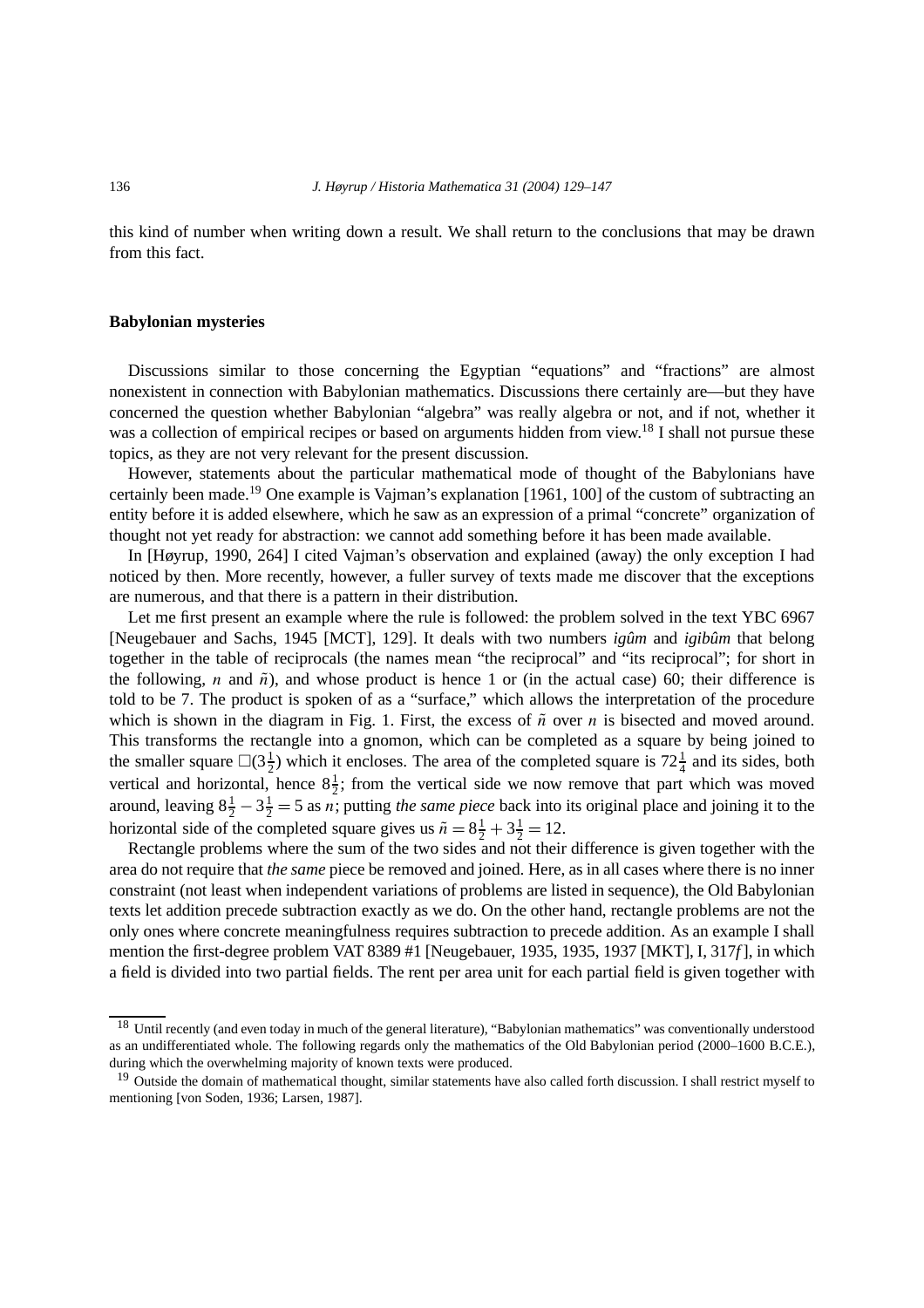the complete area and the difference between the total rents paid from the partial fields.<sup>20</sup> At first the two total rents are found under the assumption that the partial fields are equally large. The amount by which these hypothetical rents differ is too small, and the next step is to find how much must be transferred from one partial field to the other in order to give the required difference; this piece is then really transferred, first removed, then joined.

Other texts, also texts treating the same type of rectangle problem as YBC 6967, do not respect the principle. Often, after having found the side of the completed square, they have the abbreviated formula "join and remove"—at times expanded into "join to one, remove from the other"—and then state the two resulting values. Moreover, it turns out that several of the texts that use the short version of the formula belong to the earliest phase of Old Babylonian "second-degree algebra," being thus close to the adoption into the scribe school of a set of mathematical riddles treating of the sides and areas of squares and rectangles originally belonging to an environment of nonscribal surveyors; in contrast, all those texts that respect concrete meaningfulness are younger.<sup>21</sup>

The use of the concretely absurd ellipsis thus cannot be explained as a result of a century's school routine in which once concretely meaningful operations were worn down to their arithmetical essentials. Quite the reverse, it turns out to be the scribe school that *invented* concreteness, or made it a canonical rule—or rather, certain scribe schools that did so: texts from other late text groups do not respect the canon.

I just referred to Old Babylonian "algebra," claiming in the same breath that it deals with geometric problems. The ideas of a Babylonian "algebra" and of geometry did not originally go together. Neugebauer claimed already in 1935 [MKT II: 63*f*] that the "nonsensical" inhomogeneous additions of sides and areas found in many texts prove that the problems are numerical and the geometric appearance an external dress; the same argument was advanced for instance by van der Waerden [1962, 71*f*]. Neither drew any consequences from the fact that the texts in question regularly use two different words for addition and distinguish between the situations where one or the other should be used (though Neugebauer appears to have been fully aware of it). One *(wasabum*, "joining") is meant to be concretely meaningful; the other (*kamārum*, in general interpretation "to heap," "to accumulate") can be used to add together the measuring *numbers* of discordant entities—lengths and areas, areas and volumes, or men, working days, and bricks produced. As a rule, problem statements formulate the addition of such discordant magnitudes as a "heaping."

When *solving* problems in which, for instance, the "heap" of a square area and the corresponding side is given, the texts may then employ various devices in order to make the sum concretely and not only numerically meaningful and permit a geometrical procedure analogous to the one that was shown in Fig. 1. One major text (BM 13901, in MKT III, 1–5) refers to an entity called "*wāsītum* 1," derived from a verb meaning "to protrude," "to go out." The side *s* is represented by a rectangle  $\Box$  (1, *s*), the other side of which is a line of length 1 protruding from the square—heavily drawn in Fig. 2.

 $\frac{20 \text{ Vajman's primary example is a problem from the closely related text } \text{VAT } 8391.$  As a second example he refers to YBC 6967.

<sup>&</sup>lt;sup>21</sup> For brevity and in agreement with established tradition I use the term "algebra" about the solution of problems about square or rectangular areas and sides. It is immaterial for the present discussion whether and in which sense this usage is justified; if "algebra" began with Emmy Noether, as maintained by some mathematicians, then of course there was no "Babylonian algebra." For the relative dating of the Old Babylonian texts I refer to [Høyrup, 2000a], for the derivation of the "algebra" from a set of nonscribal mathematical riddles, for instance, to [Høyrup, 2001]. Both issues are also treated in [Høyrup, 2002].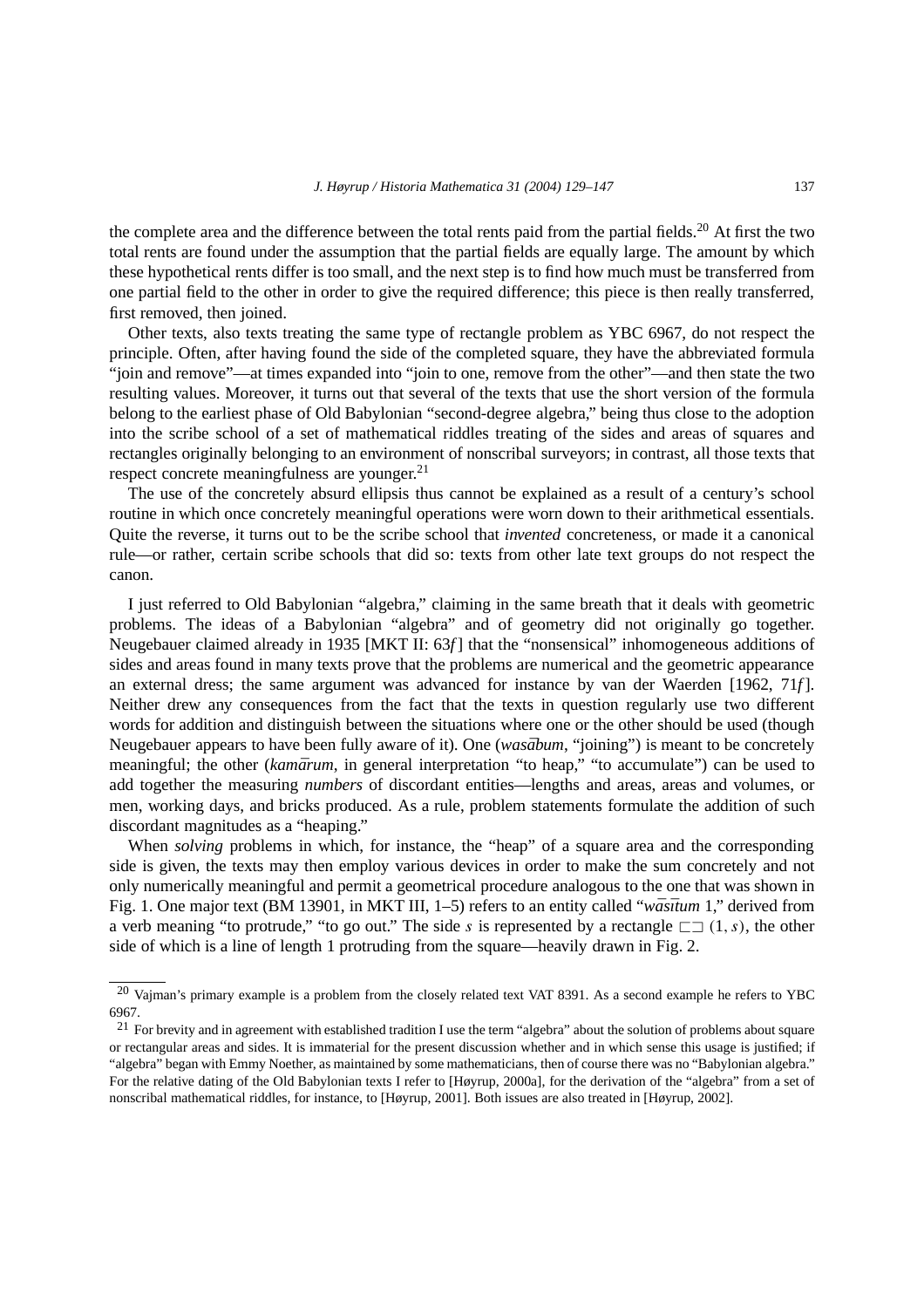

Fig. 1. The procedure of YBC 6967.

Fig. 3. The rectangle provided with a "base."

A similar trick but a different word is used in TMS IX  $#1<sub>1</sub><sup>22</sup>$  in which the length is added to a rectangular area, and it is explained that this corresponds to the "joining" of a "base 1" (KI.GUB.GUB 1) to the width, see Fig. 3. A third trick, used in the text YBC 4714 #30–39, consists in introducing a "second" width of 25 in order give concrete meaning to the statement that the difference between the squares on the two sides of a rectangle is equal to 25 times the smaller of these sides.

However, the texts that avoid "joining" sides to areas and "heap" them instead are relatively late; those belonging to the earliest text groups express no scruple when "joining" sides to areas, and thus make implicit use of a notion of "broad lines," lines which on their own possess a virtual breadth of one length unit (an inherent "*wāsītum* 1"). Broad lines turn out to be wide spread in practical geometries, where the use of a fixed basic unit of length can be presupposed (we still sell cloth according to the same system).<sup>23</sup> They have always tended to disappear from more scholarly mathematics—as expressed by Plato (*Laws* VII, 819D–820B [Bury, 1926, II, 104–10]), the Greeks should be ashamed for being ignorant, not only of the problem of incommensurability of magnitudes of the same kind but also of the fact that lengths, surfaces, and solids are neither exactly nor "moderately" [ἠρέμα] commensurate—that is, for example, that a surface of "3 feet" (viz. in length, tacitly 1 foot broad) has no common measure with a line of 5 feet.

<sup>&</sup>lt;sup>22</sup> Text edition in [Bruins and Rutten, 1961, 63]—but see the corrections and the reinterpretation in [Høyrup, 1990, 320*f*; 2002, 89–95].

<sup>23</sup> See the discussion in [Høyrup, 1995].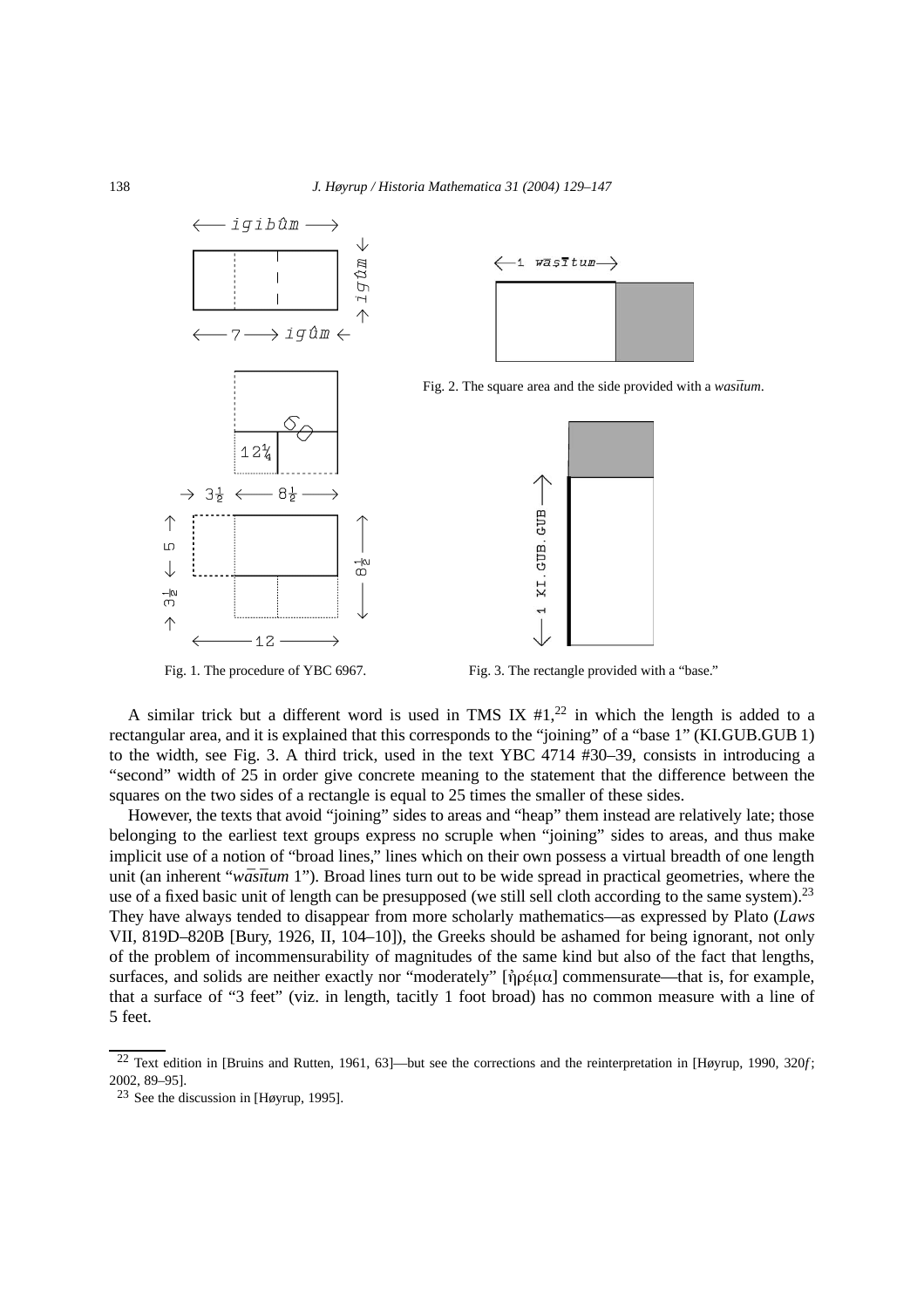The use of "heaping" of measuring numbers as a way to make sense of what the Old Babylonian school masters no less than Neugebauer would consider "nonsensical" joinings is thus another secondary development, a creation of the school; the nonscribal environment from which the problems were first taken over had no use for it. The various devices by which "broad lines" are transformed into rectangles whose lengths are the corresponding "Euclidean lines" (i.e., "lengths without breadth," in the words of a definition which is already found in Aristotle's *Topica* 143<sup>b</sup>11 [Tredennick and Forster, 1960, 591]) were also inventions of the scribe school. According to the vacillating verbal expression of the same basic idea they were probably later than the elimination of broad lines through the distinction between "heaping" and "joining"—"heaping" is in general use throughout the later corpus and always spoken of in the same term.<sup>24</sup>

"Heaping" is certainly not the only term to be used without variation throughout the Old Babylonian corpus or most of it (actually, even the text groups and often those very texts that "join" lines to areas employ "heaping" for certain other additions); most of the essential terminology is shared, which is the main reason that the only consistent attempt made until recently to distinguish between separate text groups [Goetze, 1945] had to be based on orthographic criteria. But closer inspection reveals a number of subtle differences, of which I shall list some of the more significant:25

- In some text groups, the fact that (e.g.) 3 is the side of a square with area 9 is expressed in the Sumerian phrase "9.e 3 íb.sig", "alongside 9, 3 is equal"; others, probably influenced by the use of tables of square roots, employ the Sumerian verb ib.si $_8$  as a noun (we may translate it "the equalside"), and state that "3 is the equalside of 9".
- $-$  In two (early) text groups, ib.si<sub>8</sub> is replaced occasionally or consistently by another conjugated form  $b$ a.si<sub>8</sub> of the same verb; in one of them this term is used as a verb, in the other as a noun. All other text groups use ba.sig only when sides of a cube or a rectangular prism are referred to and in more generalized functions.
- Some text groups (early as well as late) refer to "each" of the sides of a square or to "all four" sides according to various criteria groups that remain close to that nonscribal geometrical practice that had once supplied the riddles; others avoid this usage consistently.
- Text groups from the periphery of the ancient Sumerian area—regions that had long been under the cultural influence of Sumer but had been subjected only briefly to the "Neo-Sumerian" empire in the 21st century B.C.E.—announce the appearance of a numerical result by saying that "you see" the number. All groups from what had once been the Sumerian core area avoid the phrase, with the exception of one very early group from Ur that sometimes uses the Sumerian equivalent pàd; they do so not in ignorance of existence of the expression—for instance, a question what to do "in order to see" the value of a magnitude<sup>26</sup> shows that the idea was familiar—but apparently as a consequence of deliberate choice. Some of the core groups state that a result "comes up," one group that the calculation "gives" it. In all groups but this one, "giving" occurs exclusively in connection with numerical calculations within the sexagesimal system. Nine (early) texts from Tell Harmal in Eshnunna in the periphery, all of them found in the same room, use "seeing" in problems linked to

<sup>&</sup>lt;sup>24</sup> Counting the Akkadian verb *kamārum* in syllabic writing and the two logographic writings of the term (ğar. ğar and UL.GAR) as one.

<sup>&</sup>lt;sup>25</sup> I refer again to [Høyrup, 2000a] and to the more matured discussion in [Høyrup, 2002, 317–361].

<sup>26</sup> YBC 4608, obv. 22, 28 [MCT, 49*ff*].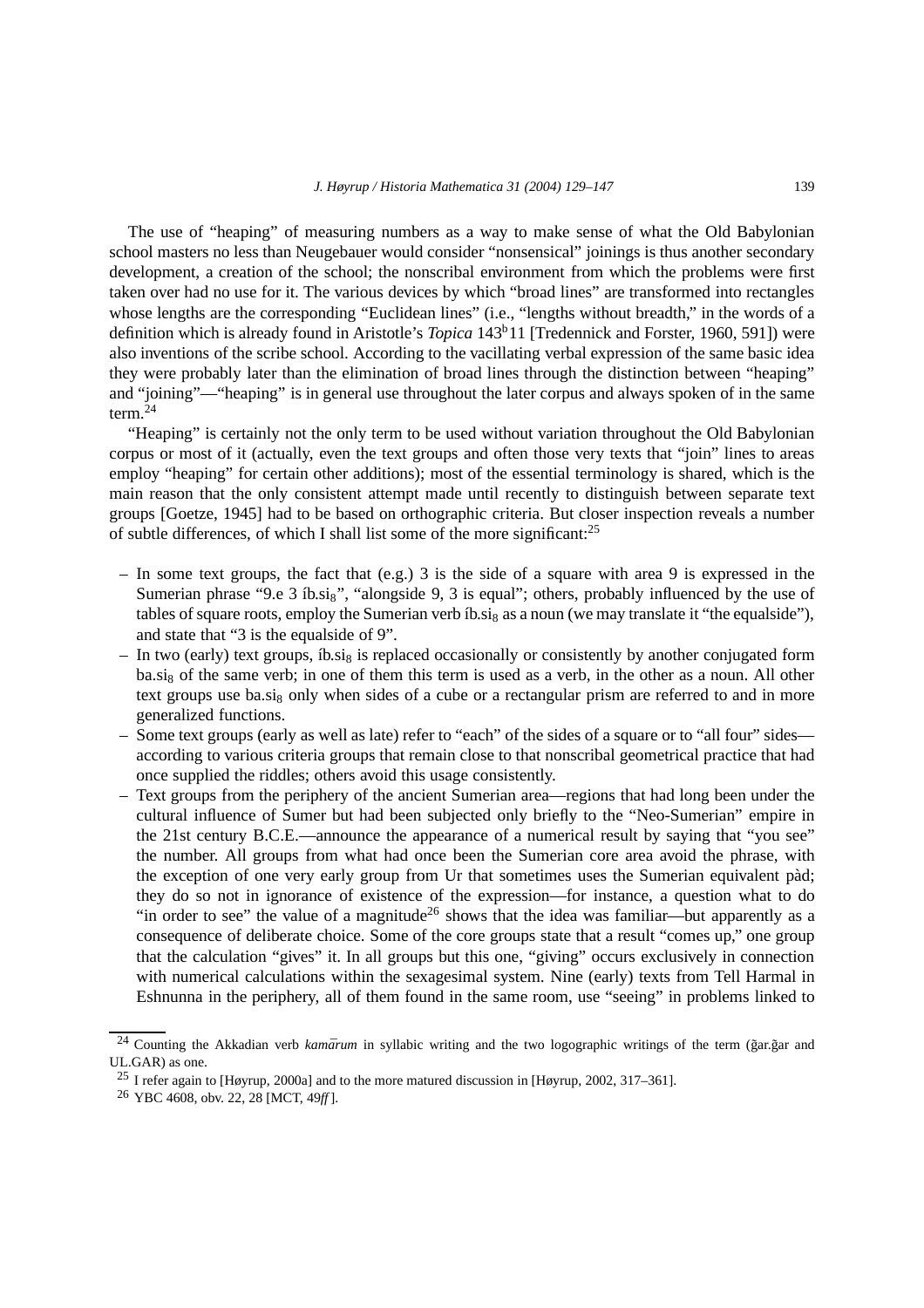the riddle tradition and "coming up" in problems belonging with traditional scribal computation, and couples the two terms consistently to different ways to ask for values; texts from other localities, and even one from a neighboring room, confirm the historical affiliations of "coming up" and "seeing" but reveal that the linking between a problem's "home tradition" and its way to ask questions is mistaken, and should have been turned upside down.

- The nine texts that couple the way to announce results, the way to ask questions, and the "home tradition" of problems start all problems with the formula "If somebody asks you thus, *...* ." This obvious borrowing from the riddle tradition (used, however, also for problems with a different historical affiliation) is present in a few texts from the same region, but never appears elsewhere, *except* in one text that uses it in abbreviated form in a single problem which also on several other counts can be demonstrated to be a folkloristic citation of nonschool usage. Once again the formula (which survives within the practical-geometrical tradition until the late Middle Ages together with "each" or "all four" sides of a square) is seen to have been known, and its absence from the texts thus to be a result of filtering.
- Some text groups invariably start the prescription by a formula "You, by your proceeding"; others restrict themselves to a terse "You"; still others omit the opening formula altogether.
- Early texts often employ two terms for removal, one (*nasāhum*) meaning "to tear out," the other (*harāsum*) "to cut off," or use the latter only; if making use of both, they tend to "cut" from lines and "tear" from areas; the first of these verbs possesses a Sumerian logographic equivalent (zi), the second not (which implies that it will have belonged to the nonscribal tradition). Later groups eliminate "cutting."

These and a number of similar observations demonstrate that the Babylonian school masters were actively engaged in the creation of canons for *how mathematics should present itself*, tabooing alternatives; they also show that different schools—even schools located within the same town and active during the same decades, as revealed by comparison of different texts from Tell Harmal in Eshnunna—did not agree fully on what was canonical. Some of the choices may have aimed at fencing off the school from nonschool practice—thus the avoidance of "seeing" in texts from the core, the elimination of "cutting" and of "each side"/"all four sides," and the ousting of the riddle formula "If somebody *...* ." Others—for instance the deliberate linking of the ways to ask questions and announce results—seem to reflect a wish to keep traditions alive in memory (mathematicians of our days are not the first to be "historically interested," nor are they the first to reinvent history). Still others—the use or nonuse of introductory formulae in prescriptions, the generalization of the riddle formula to all problems types in one group and of "giving" to all kinds of resulting in another—can hardly be seen as anything but *stylistic* choices.

All of these possibilities—fencing off, *Traditionspflege*, style—belong to the category with which postmodernist history of science has been much concerned, those characteristics which are "shared by science and organized crime," in a locution borrowed from the Popper–Kuhn exchange in [Lakatos and Musgrave, 1974]. The "rule of concreteness" and the elimination/justification of the "broad lines" represent a different category, that cardinal virtue on account of which, in Benjamin Farrington's words, science cannot be ethically neutral but "must be true."<sup>27</sup> More precisely, they are instances of *critique* in a Kantian sense, asking for the *extent to which* and the *conditions under which* what is usually

<sup>27</sup> [Farrington, 1938, 437]. Even this norm is, of course, *qua* institutional imperative, essential to the long-term "career strategy" of the scientific institution as such; but since postmodern science studies committed academic parricide on Robert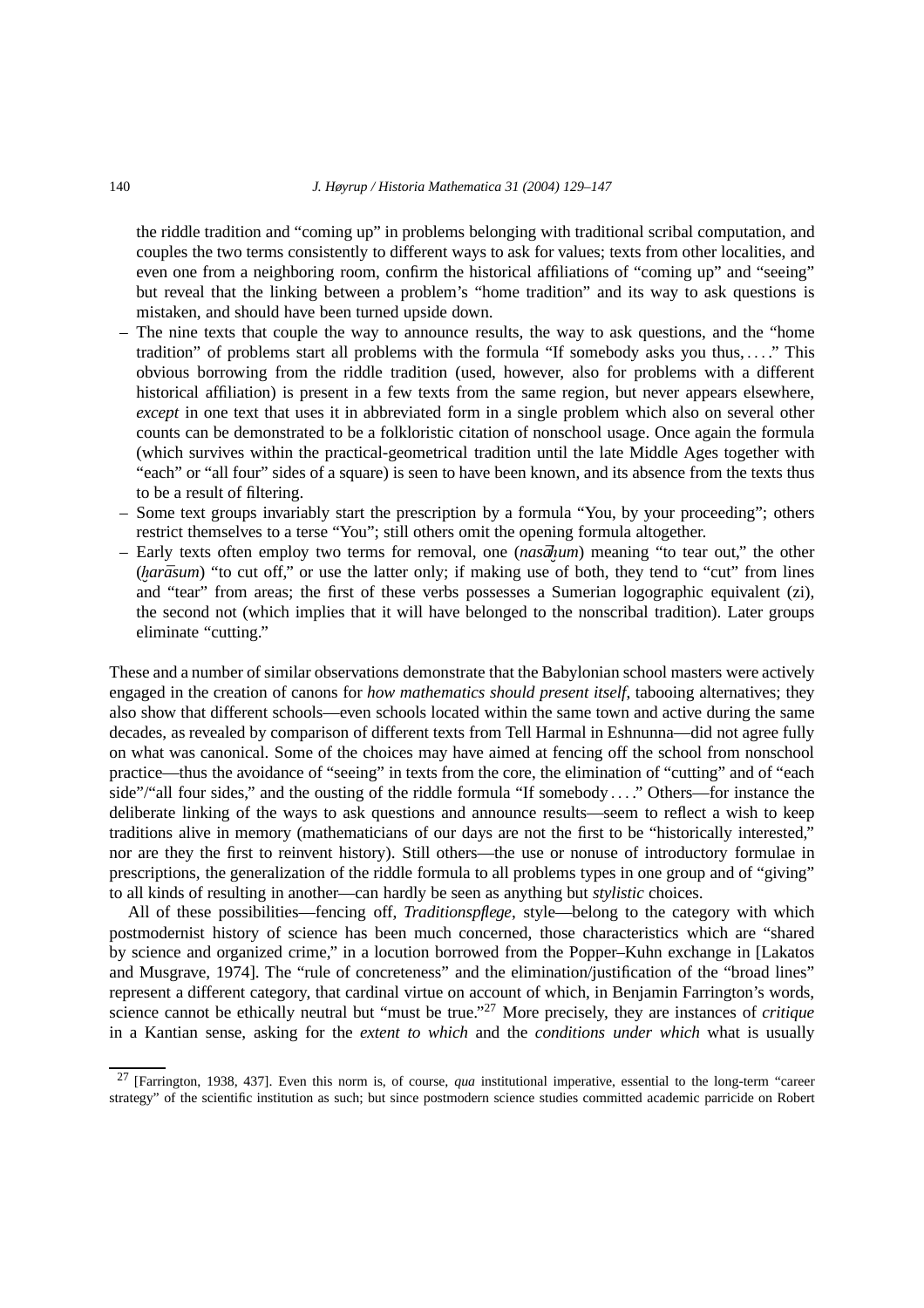done or believed is justified—"Untersuchung der Möglichkeit und Grenzen derselben," "examination of its possibility and limits," in Kant's words (*Critik der Urtheilskraft*, B III [1956–1964, V, 237]). Explaining the solution of the *igûm–igibûm* problem as done above,<sup>28</sup> the teachers can be supposed to have discovered that the moving back of the piece that had been displaced contradicted the precise wording of the traditional formula "join and remove," and that they had to turn the phrase around; that they also expanded it is likely to reflect a will to emphasize the concrete meaningfulness of the operation. Similarly, the school environment will have made the notion of the broad line implausible or outright inconceivable.<sup>29</sup> At an early moment, this will have induced the schoolmasters to separate the statement of a problem, made in terms of the "heaping" of measurable numbers, from the geometric procedure by which it was solved; in the latter, the sides could be represented by rectangles. Later, various schools invented (each in its own words) ways to justify the trick of the procedure.

The geometry of *Elements* II.1–10 can be understood as a critique of the cut-and-paste procedures of the surveying tradition. These propositions presuppose the *definition* of what a right angle is (likely never to have been discussed by the practical geometers of earlier times, who will have had no difficulty in distinguishing a good from a skew corner) as well as the *postulate* that was necessitated by this definition (since it turned out not to be self-evident from the definition that all right angles are equal). On this basis, the proof of II.6 (which we may take as our prototype) constructs the rectangles and squares of Fig. 1 meticulously and shows the necessary equalities; in this way the text shows that what had "always" been done is indeed justifiable on the best theoretical foundations. This corresponds to a general characteristic of Greek philosophy, and vindicates the view that the "Greek miracle" consisted to a large extent in this kind of critical questioning. As we see, however, critique was no Greek privilege but also undertaken by the Old Babylonian schoolmasters. They did not make a critique for all times to come, and Euclid had his role to play. But after Hilbert's *Grundlagen* the fleeting character of every critique should no longer come as a surprise: even Euclid's critique turned out to be in need of re-critique30—and Kant's *Critik der Urtheilskraft* is in a way a critique of the preceding critiques of pure and practical reason.

Merton as part of their own career strategy, this has largely escaped their attention. Moreover, the fact that even Old Babylonian scribe school teachers felt obliged toward it shows that this norm, just as any other moral norm, was a generalization that went beyond what immediate utility and self-interest seemed to ask for (in their case, a generalization from the institutional obligations to find the correct result and to be able to teach efficiently how to find it).

<sup>&</sup>lt;sup>28</sup> Most of the Babylonian mathematical texts are parsimonious in giving such explanations (though less so than was believed as long as the whole terminology was interpreted in a purely arithmetical key), but several texts from Susa contain didactical expositions (for instance, expounding the use of the KI.GUB.GUB); a few texts from other regions contain rudiments of a similar pedagogy, confirming the hunch of Neugebauer and others that the texts went together with oral instruction explicating the meaning and purpose of steps). See [Høyrup, 2002, 85 and *passim*].

 $29$  This may have been a consequence of the teaching of the topic, of the need to have a particular notion of the line of no breadth; in similar torment when adding "roots" to "squares," Pedro Nuñez [1567, fols. 6<sup>r</sup>, 232<sup>r</sup>] had to explain that roots are to be understood as rectangles whose width is "la unidad lineal." It may, however, also be correlated to the cognitive organization of the Mesopotamian school since its fourth-millennium beginning around what Luria [1976, 48*ff*] calls "categorical classification," in contradistinction to his "situational thinking," see [Høyrup, 2000b, 16]. "Situational thinking," mental organization of the world in terms of customary and invariable situations, is indeed a generalized correlate of the presupposition of the "broad line": that everybody knows and agrees what *the* standard breadth has to be.

 $30$  For this Hilbert was of course only needed in view of the ever-recurrent returns of didactics to Euclid as the supreme model; much of the medieval commentary tradition, Islamic as well as Latin, had already submitted the holy text to critical desacralization.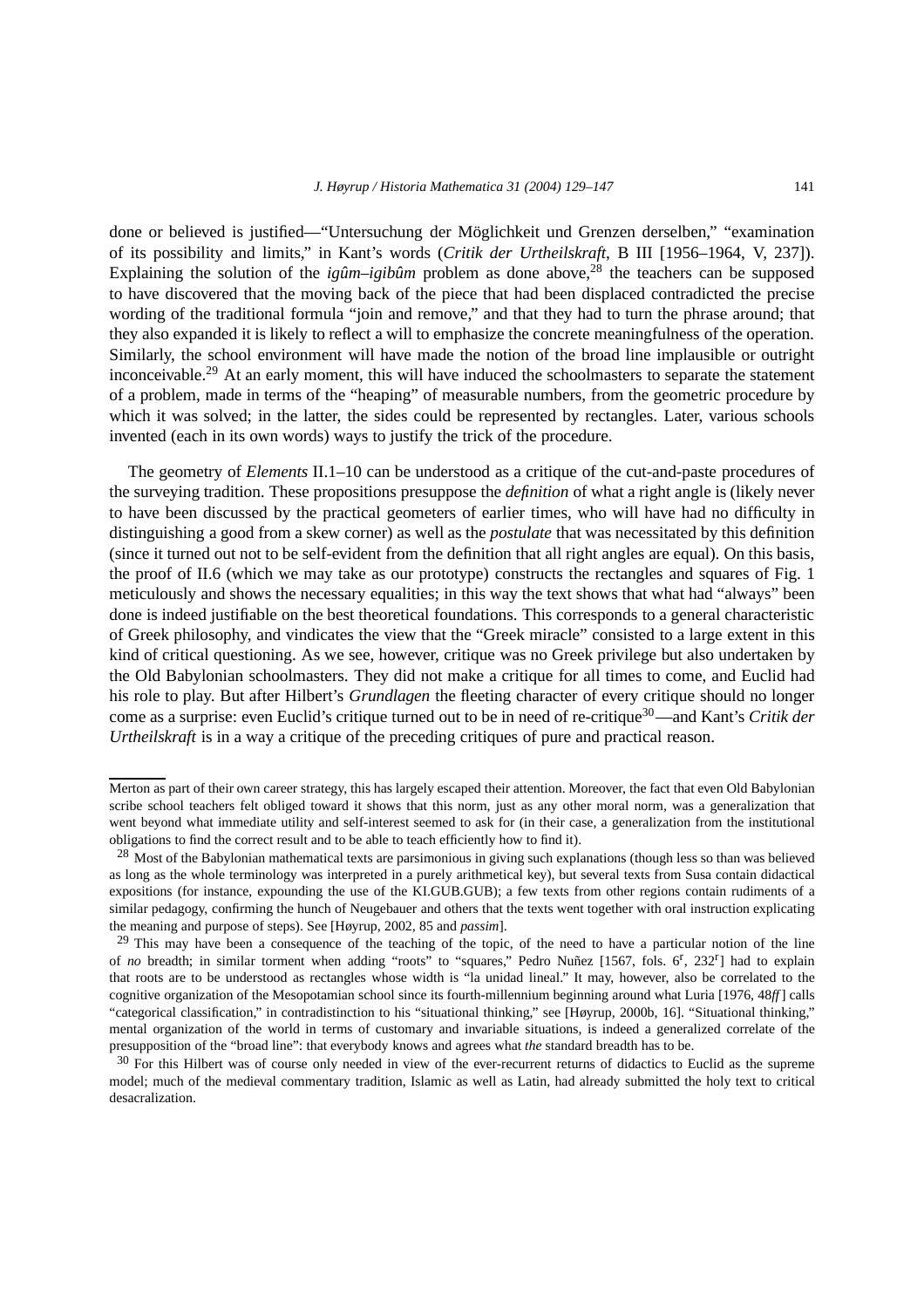#### 142 *J. Høyrup / Historia Mathematica 31 (2004) 129–147*

Summing up the observations made here on the Old Babylonian material we may conclude that much of what the texts do not say or do not do must be explained, not from what their authors *could not think* but instead in terms, either of *what they did not find it professionally fitting to say*, or of *what they found it incoherent to say*. <sup>31</sup> Thus, in both cases, of what they *refused to say*. Better, perhaps, in terms of what they *refused to write down*—some of the slips suggest that they may have used the tabooed language in their oral expositions.

#### **Egyptian flashback**

With this in mind we may return to the question of the Egyptian canon. If the Egyptians knew to treat the problem *p*:*q* as "a *representative of the solution*, that is, as a number" but "refused to use this kind of number when stating a result," then we are again confronted not with a case of what the calculators were *unable to think* but of what they *refused to write down*.

Even in this case, the canon is likely to have been produced by the school. Firstly, there is the argument *post hoc, ergo propter hoc*: the scribe school only replaced master–apprenticeship teaching at the onset of the Middle Kingdom [Brunner, 1957, 11–15], that is, at the dividing point between the Old Kingdom irregular  $55$  and the canonical expression of fractional quantities in Middle Kingdom mathematical and administrative papyri. Second, third millennium computation had made use of subunits instead of fractions, which is indeed much more convenient for practical purposes; but subunits presuppose rounding and thus preclude the teacher's unambiguous decision whether "you have found it correctly" (the recurrent phrase from the teacher's annotations to the Moscow Mathematical Papyrus [Struve, 1930]). Since the full and systematic unfolding of the unit fraction *system* in the Middle Kingdom thus corresponded to *a need* that only came into being through the emergence of the school, it is likely to have been *brought about* by the school—and with this system, in which denominators might go into the hundreds or even further, repetitive writings of *p* times  $\dot{q}$ , in the vein of 55, were certainly neither practical nor practicable.

But this can hardly be the *raison d'être* of the canon. For the higher numerals, the Egyptians made use of multiplicative writings much in the manner of Diophantos, first eliminating in this way the unit 1,000,000 and next also 100,000 [Sethe, 1916, 9].<sup>32</sup> The Egyptians clearly *could* think in this way if they wanted to. Gardiner knew so—this kind of multiplicative writing is precisely what is meant by his "*r*-7 4 or the like." The hieratic slips 5 and 3 in RMP #81 show that they actually *did* think like this on occasion.

Why then? It is not to be excluded that Gardiner got a point, and that the Egyptian school masters when figuring out what could be meant by an aliquot part *q* explained it in a way that precluded that more than

<sup>&</sup>lt;sup>31</sup> My impression from the texts that were used in school to inculcate professional attitudes and self-importance ("examination") texts" and proverbs dealing with scribes) is that intellectual coherence was no part of the explicit norms regarding what was professionally fitting. But not all norms are in need of being made explicit: few of us ever had to be told that it is unfitting to eat your soup with your feet on the table—it is as self-defeating as teaching mathematics through incoherent explanations.

 $32$  For instance, 27,000,000 could be written as 270 below the sign for 100,000, and 40,000 as 4 below the sign for 10,000; as in Diophantos, we see, the unit which is counted ("the denominator") is written above the number counting it ("the numerator").

Even in Jacopo of Florence's *Tractatus algorismi* from 1307 [Høyrup, 1999, 6], the same notation is used when the meaning of the Hindu–Arabic numerals is explained, "700" being for instance explained as  $\frac{c}{vii}$  and "400000" as  $\frac{m}{cccc}$ . I shall leave aside as undecidable the question whether this constitutes a case of borrowing (through channels unknown to us) or of independent invention and thus evidence that the notation falls "naturally."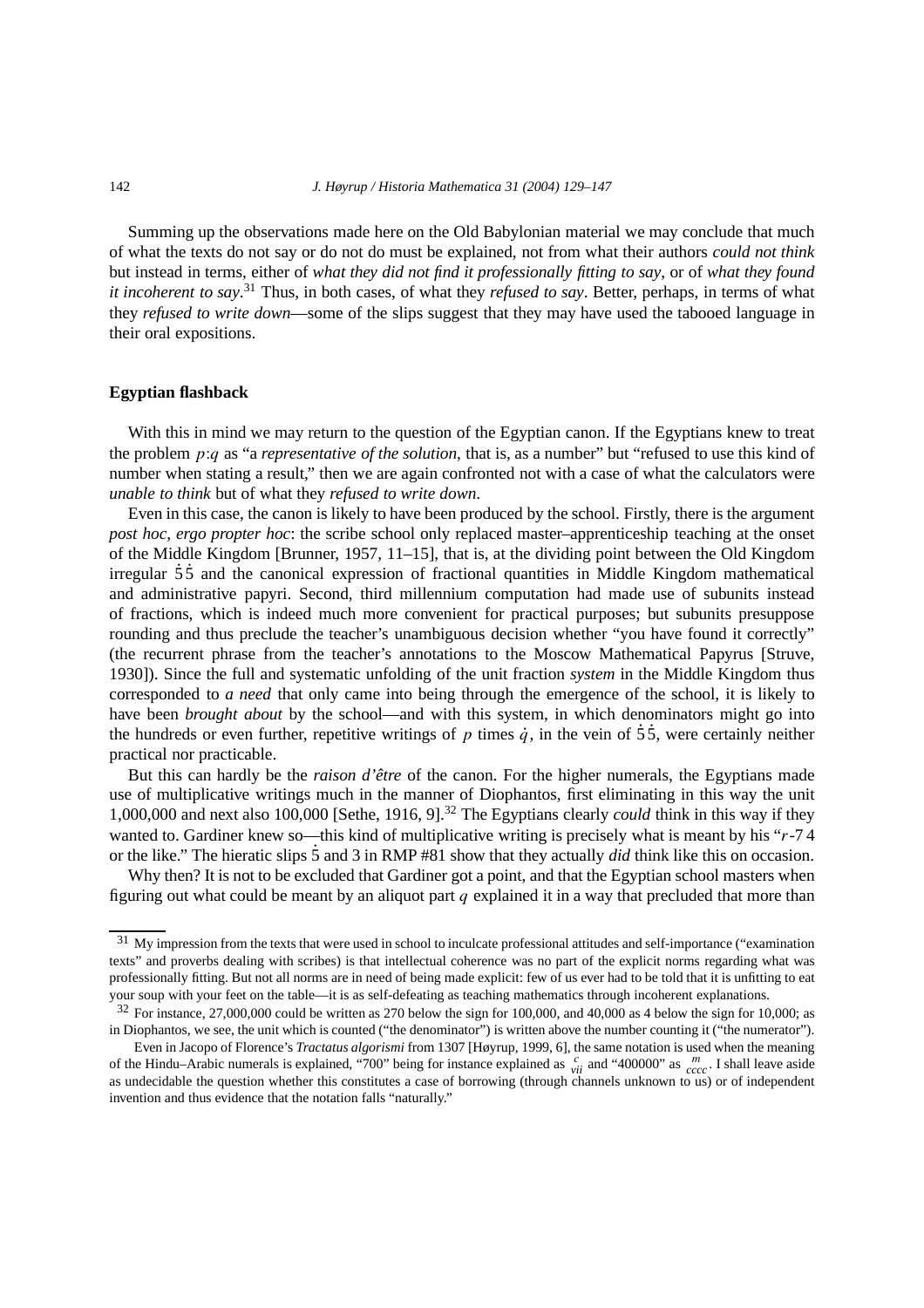one copy could legitimately be present. It may also have to do with the computational technique and its use of repeated doublings, as proposed by van der Waerden [1937–1938, 361] and accepted by Clagett [1999, 25]. We cannot know, nor can we exclude the possibility that both explanations are wrong and that a third motive has to be looked for. In any case, the canon was the outcome of *deliberate choice*, not of mental divergence.

#### **Greek "numbers"**

Nobody suspects that the ancient Greeks made their geometry in the Euclidean manner because they were intellectually incapable of thinking in more heuristic ways. For this, the testimonials of Greek heuristic thinking are too copious. The only account where mental inability has been imputed to the Greek geometers is Sabetai Unguru's rejection (1975) of the idea that the real reasoning of *Elements* II, *Elements* X, and Apollonios's *Conics* is algebraic. I see no reason to challenge Unguru's arguments.

When it comes to Greek theoretical *arithmetic*, however, claims about the limits or distinctiveness of Greek thought abound. As is known, the *arithmói* of Greek arithmetic, translated "numbers," are supposed to be the integers  $2, 3, 4, \ldots$ —1 being the "root of number" but no number itself. This is born out by numerous passages in Aristotle's *Metaphysics*, at times as a plain and obvious fact, at times as something which "is said" or "said by some"; it is stated less clearly in *Elements* VII, deff. 1–2; and it was repeated countless times until Boethius (and, in the wake of the latter, another set of countless times until the Renaissance). Fractions, of course, are no *arithmói*.

Here, it is often claimed (names and exact quotations are omitted for reasons of charity) that the Greeks *could not* think otherwise. Since they understood number as a "collection of units," they "failed to understand" that 1 is a number.

Several fallacies are involved. Firstly, endemic preaching against sin is evidence of the existence of endemic sin, not of virtue; no ancient Greek writer ever asserted that "nothing" is not a number, because this was not an idea that would ever come to him. If it was necessary to explain so often that unity was no number, then the temptation must have been great to see it as one. That unity and "numbers" were treated together and on a par in practical reckoning is obvious and may already suffice to explain from where temptation might come. But we do not need to leave the domain of the theoreticians. Reading one definition further in *Elements* VII we find a definition of "being a part" which presupposes that the part is a number; $33$  accordingly, 2 is a part of 12 (the 6th part), but 1 is not a part of 6 if the definitions are taken seriously.

Discussions about the legitimacy of definitions always tend to become futile, and we might well allow Euclid this quirk. But definitions have consequences, and this one has the consequence that the parts of 6 are only 2 and 3, for which reason proposition IX.36 about perfect numbers becomes false. Obviously Euclid did not mean exactly what he said, but rather that "unity or a smaller number is a part of a

<sup>33</sup> Μέρος έστὶν ἀριθμὸς ἀριθμοῦ ὁ ἐλάσσων τοῦ μείζονος, ὅταν καταμετρῆ τὸν μείζονα—"A number is a part of a number, the smaller of the larger, if it measures the larger" [Heiberg, 1883–1888, II, 184]. It is not said explicitly that only numbers can be parts, but no other definition states which other kinds of parts exist. In consequence, 1 cannot be meant to be a part of any number if not, at least for practical purposes, a number itself.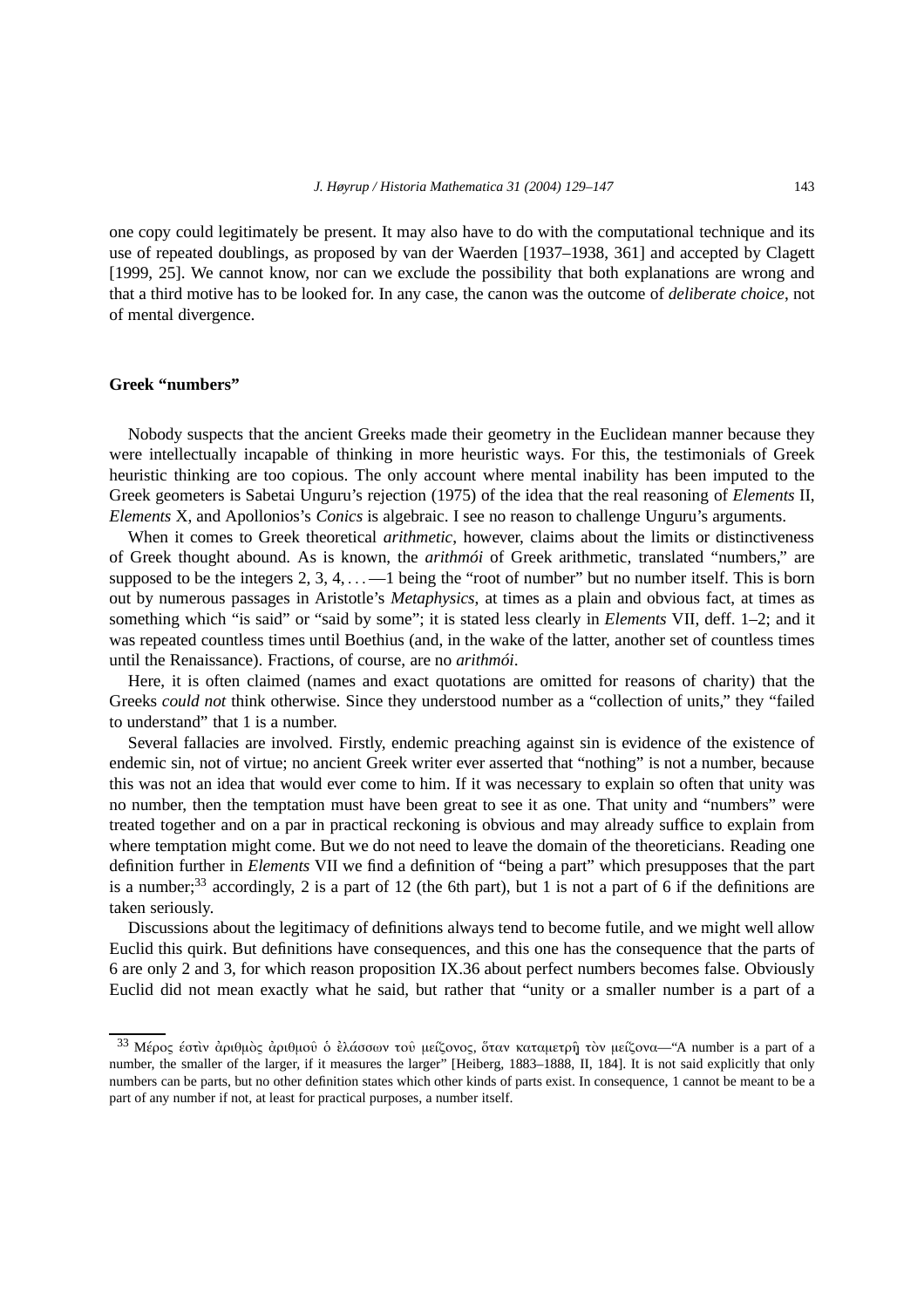larger number if it measures it"; the slip is not serious *unless* we believe that there was a fundamental difference—which we may conclude that there was not.<sup>34</sup>

The case of fractions is no different. Again, accountants would certainly divide unity "in many parts." This, indeed, is Socrates's complaint in the *Republic* (525D–526A [Shorey, 1930, II, 162–164]). But so did Diophantos—his  $\frac{77}{1240\frac{1}{4}}$  is the answer to a request for *a number*.

We are forced to conclude once again that the conceptual otherness that is reflected in the sermons about the nature of number is not caused by any inability to think otherwise; the sermons censure an ever-recurrent tendency to neglect in mathematical practice taboos resulting from philosophical critique. This critique (maybe Pythagorean, maybe not) had once asked what number *really is* (a question which practical reckoners may never have asked, knowing number too well as the stuff they were always dealing with); it had been found that the only justifiable answer was that number was a *collection of units*. But learning thus what number really was entailed learning also what it *could not possibly*, and therefore *should not* be.<sup>35</sup> The Greek mathematicians has some difficulties in taking to heart the latter part of the lesson, as we have seen.

This was certainly not the last time in history that a mathematician cared more about conquering new mathematical ground (whether insights or results) than about consolidating philosophically what he already possessed. Accumulating a treasure in Popper's Third world often involves paying a price in the first, and even the philosopher may sometimes be in doubt whether the gain outweighs the loss: Kierkegaard, as is known, tried to reestablish a bond with his former fiancée Regine once she had found a husband who did not write monumental books about why he should forsake her. Within mathematics, the price to be paid for respecting a critical taboo is the blocking of such further conceptual and operational developments as might spring from active use of the tabooed concepts or operations. The prevailing Greek proscription of fractions affected the development of arithmetic until the 17th century and beyond (even after being rediscovered Diophantos remained peripheral on this account, modern "Diophantine" analysis treating of integers), just as the Egyptian outlawing of those repeated aliquot fractions which Greek calculators accepted prevented them from preparing the further steps we find with Diophantos; in other words, tabooing at one level may produce genuine conceptual divergence at the following. On the other hand, forgetting that *one* should be excluded from the realm of number along with fractions enabled the Greeks to do things that otherwise might have been forbiddingly cumbersome.

These observations suggest a further twist to the preceding argument. As argued in the bulk of the article, the absence of such conceptualizations from ancient sources as a modern mathematical reader might expect to find there does not prove that the ancient authors *were not able* to think more or less in our patterns—it may also be due to an explicit rejection of this way of thinking, either because of the existence of some canon or because they deemed it conceptually incoherent. Only close analysis of

<sup>34</sup> Van der Waerden [1962, 108] was thus in excellent company when treating as mere "quibbles" the distinction between unity and numbers—quibbles with which there was no reason to burden an introduction to Greek arithmetic (as distinct from Greek philosophy of mathematics).

<sup>35</sup> We may remember Vogel's demonstration [1936] that the whole terminology for ratios—claimed not to be *numbers* but *relations between pairs of numbers* (tacitly including unity)—was derived from the terminology for fractions, in a way that shows ratios to be a way to save fractions in a philosophically acceptable way once they had been outlawed as numbers. It was a fortunate accident that this concept could later be extended beyond the scope of fractions, once the "ineffable" ratios turned up—those ratios that had no possible name within a language forged after the practice of fractions. In the modern epoch the notion of decimal fractions (and later the critiques of Dedekind and others) reopened the gates to the realm of numbers for both.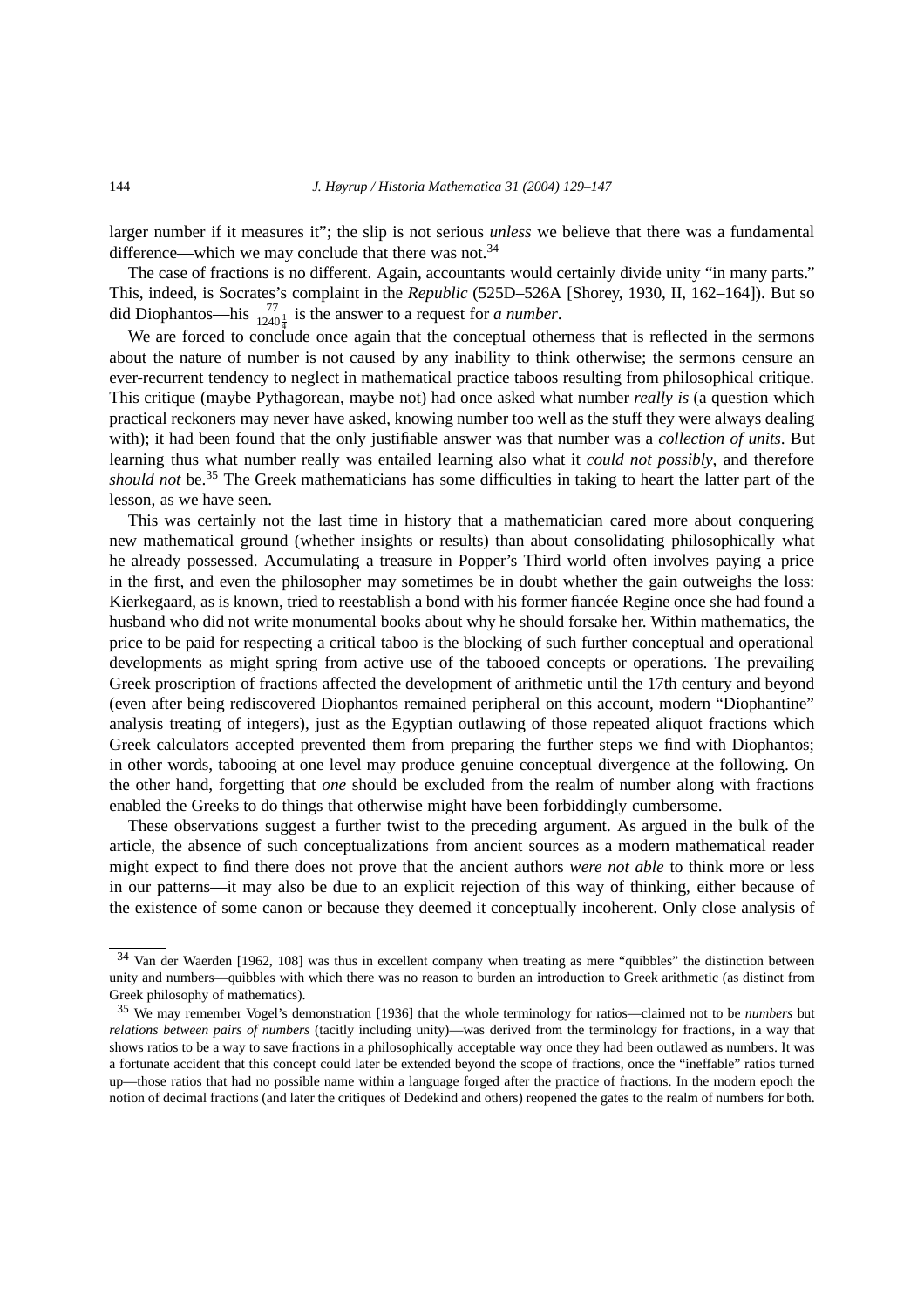the sources at large will, in the best of cases, allow us to distinguish between cognitive divergence and cognitive proscription. Conversely, however, the absence of critique where we would like to find it does not necessarily imply that the ancient authors were unable to realize the inconsistencies in what they did; they may have decided that they did not care about critical hairsplitting as long as things worked as they should—anticipating thus d'Alembert's famous recommendation to carry on work in infinitesimal calculus and his conviction that faith would result from success or habit.

#### **Note added in proof**

Since an already published reference to the above paper (Reviel Netz, "It's not that they couldn't," *Revue d'Histoire des Mathématiques* 8 (2002), 263–289, here p. 284) shows a possible misreading, I would like to add that taboos in ancient mathematical writings are no more "external to the mathematical thinking itself" than the quest for rigor is to 19th-century mathematics; first, they characterize it just as much as the theorems or rules it knows. Second, in pre-Modern as well as recent times, the taboos and other "second-level" choices characterizing one period may determine the questions that arise and the way they are approached, and thus co-determine the development of "first-level" mathematics in ensuing periods.

#### **References**

Ackrill, J.L., 1963. Aristotle, *Categories* and *De interpretatione*. Clarendon, Oxford.

- Boncompagni, Baldassare (Ed.), 1857. *Scritti* di Leonardo Pisano matematico del secolo decimoterzo. I. Il *Liber abaci* di Leonardo Pisano. Tipografia delle Scienze Matematiche e Fisiche, Rome.
- Boncompagni, Baldassare (Ed.), 1862. *Scritti* di Leonardo Pisano matematico del secolo decimoterzo. II. *Practica geometriae* et *Opusculi*. Tipografia delle Scienze Matematiche e Fisiche, Rome.
- Bruins, E.M., Rutten, M., 1961. Textes mathématiques de Suse, Mémoires de la Mission Archéologique en Iran, XXXIV. Paul Geuthner, Paris.

Brunner, Hellmut, 1957. Altägyptische Erziehung. Otto Harrassowitz, Wiesbaden.

- Bury, R.G. (Ed., Transl.), 1926. Plato, *Laws*. In Two Volumes. In: Loeb Classical Library. Harvard Univ. Press, London/Heinemann/Cambridge, MA.
- Cantor, Moritz, 1880. Vorlesungen über Geschichte der Mathematik, Erster Band. Teubner, Leipzig.
- Christianidis, Jean, forthcoming. Did the Greeks have the notion of common fraction and did they use it? In: Christianidis, Jean (Ed.), A Century of Greek Mathematics. Classics in the Twentieth Century Historiography, In: Boston Studies in the Philosophy of Science. Kluwer Academic, Dordrecht, Introduction to Chapter V.
- Clagett, Marshall, 1999. Ancient Egyptian Science. A Source Book. Volume III. Ancient Egyptian Mathematics. In: Mem. Am. Philos. Soc. No. 232. Am. Philos. Society, Philadelphia.
- Damerow, Peter, Lefèvre, Wolfgang (Eds.), 1981. Rechenstein, Experiment, Sprache. Historische Fallstudien zur Entstehung der exakten Wissenschaften. Klett-Cotta, Stuttgart.
- Einstein, Albert, 1905/1913. Zur Elektrodynamik bewegter Körper. In: Lorentz, H.A., Einstein, A., Minkowski, H. (Eds.), Das Relativitätsprinzip, Eine Sammlung von Abhandlungen. In: Fortschritte der mathematischen Wissenschaften, vol. 2. Teubner, Leipzig/Berlin. Annalen der Physik 17 (1905).
- Eisenlohr, A., 1877. Ein mathematisches Handbuch der alten Ägypter (papyrus Rhind des British Museum) übersetzt und erklärt. Leipzig.
- Farrington, Benjamin, 1937, 1938. Prometheus bound: government and science in classical antiquity. Science and Society 2, 435–447.

Freudenthal, Hans, 1977. What is algebra and what has it been in history? Arch. Hist. Exact Sci. 16, 189–200.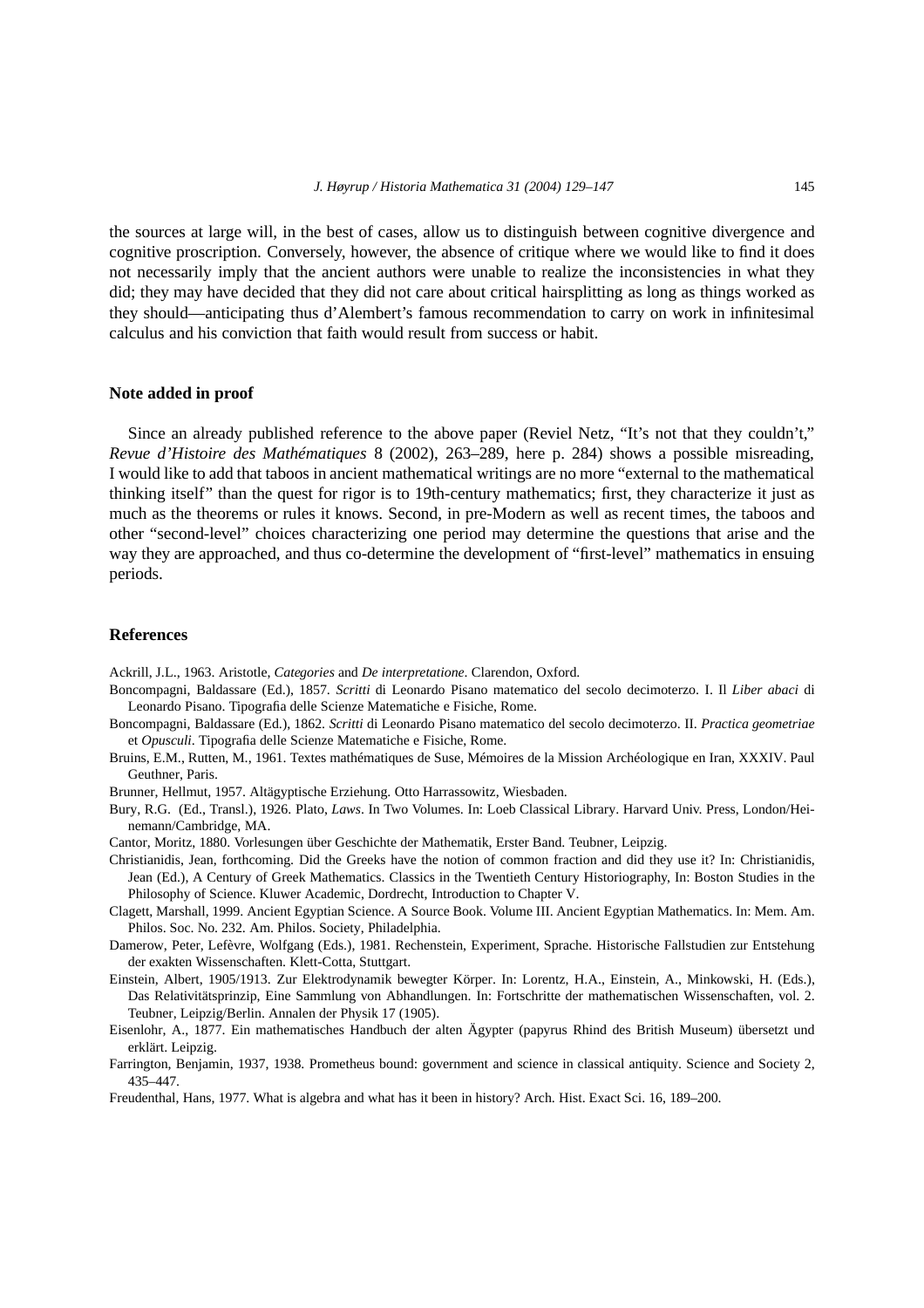- Gardiner, Alan, 1957. Egyptian Grammar. Being an Introduction to the Study of Hieroglyphs, third ed., revised. Griffith Institute, Ashmolean Museum, Oxford.
- Goethe, Johann Wolfgang von, n.d. Werke. Auswahl in zehn Teilen. Auf Grund der Hempelschen Ausgabe neu herausgegeben von Karl Alt. Deutsches Verlagshaus Bong and Co, Berlin, etc.
- Goetze, Albrecht, 1945. The Akkadian dialects of the Old Babylonian mathematical texts. In: Neugebauer, O., Sachs, A. (Eds.), Mathematical Cuneiform Texts. In: American Oriental Series, vol. 29. American Oriental Society, New Haven, CT, pp. 146– 151.
- Grant, Edward, 1981. Much Ado About Nothing: Theories of Space and Vacuum from the Middle Ages to the Scientific Revolution. Cambridge Univ. Press, Cambridge, UK.
- Heiberg, J.L. (Ed., Transl.), 1883. Euclidis *Elementa* (Euclidis Opera omnia, vols. I–V). Teubner, Leipzig.
- Høyrup, Jens, 1990. Algebra and naive geometry: an investigation of some basic aspects of Old Babylonian mathematical thought. Altorientalische Forschungen 17, 27–69, 262–354.
- Høyrup, Jens, 1993. On subtractive operations, subtractive numbers, and purportedly negative numbers in Old Babylonian mathematics. Zeitschrift für Assyriologie und Vorderasiatische Archäologie 83, 42–60.
- Høyrup, Jens, 1995. Linee larghe. Un'ambiguità geometrica dimenticata. Boll. Storia Sci. Mat. 15, 3–14.
- Høyrup, Jens, 1999. VAT. LAT. 4826: Jacopo da Firenze, *Tractatus algorismi*. Preliminary transcription of the manuscript, with occasional commentaries. Filosofi og Videnskabsteori på Roskilde Universitetscenter. 3. Række: Preprints og Reprints 1999, No. 3.
- Høyrup, Jens, 2000a. The finer structure of the Old Babylonian mathematical corpus: elements of classification, with some resultats. In: Marzahn, Joachim, Neumann, Hans (Eds.), Assyriologica et Semitica, Festschrift für Joachim Oelsner anläßlich seines 65. Geburtstages am 18. Februar 1997, Münster 1999. In: Altes Orient und Altes Testament, vol. 252. Ugarit, Münster, pp. 117–177.
- Høyrup, Jens, 2000b. Human Sciences: Reappraising the Humanities through History and Philosophy. State Univ. of New York Press, Albany, NY.
- Høyrup, Jens, 2001. On a collection of geometrical riddles and their role in the shaping of four to six 'algebras'. Science in Context 14, 85–131.
- Høyrup, Jens, 2002. Lengths, Widths, Surfaces: A Portrait of Old Babylonian Algebra and Its Kin, Studies and Sources in the History of Mathematics and Physical Sciences. Springer, New York.
- Hultsch, Friedrich, 1895. Die Elemente der ägyptischen Theilungsrechnung: Erste Anhandlung, Abhandlungen der philologisch-historischen Classe der Königlich-Sächsischen Gesellschaft der Wissenschaften, 17,1. Leipzig.
- Hussey, Edward (Ed., Transl.), 1993. Aristotle's *Physics* Books III and IV. Clarendon, Oxford.
- Kant, Immanuel, 1956–1964. Werke. Insel Verlag, Wiesbaden.
- Lakatos, Imre, Musgrave, Alan (Eds.), 1974. Criticism and the Growth of Knowledge. Proc. Internat. Colloq. Philos. Sci., London, 1965, vol. 4. Corrected reprint. Cambridge Univ. Press, Cambridge, UK.
- Larsen, Mogens Trolle, 1987. The Mesopotamian lukewarm mind: reflections on science, divination and literacy. In: Rochberg-Halton, F. (Ed.), Language, Literature, and History: Philological and Historical Studies presented to Erica Reiner. In: American Oriental Series, vol. 67. American Oriental Society, New Haven, CT, pp. 203–225.
- Luria, Aleksandr R., 1976. Cognitive Development. Its Cultural and Social Foundations, Edited by Michael Cole. Harvard Univ. Press/Nauka, Cambridge, MA/London/Moscow, 1974.
- Lützen, Jesper, Purkert, Walter, 1994. Conflicting tendencies in the historiography of mathematics: M. Cantor and H.G. Zeuthen. In: Knobloch, Eberhard, Rowe, David (Eds.), The History of Modern Mathematics, vol. III, Images, Ideas, and Communities. Academic Press, Boston, pp. 1–42.
- Netz, Reviel, 2002. Paper presented at the Workshop Histoire et historiographie de la démonstration mathématique dans les traditions anciennes, Columbia University Institute for Scholars at Reid Hall, Paris, 17.–19.5.2002.
- Neugebauer, Otto, 1934. Vorlesungen über Geschichte der antiken mathematischen Wissenschaften. I. Vorgriechische Mathematik. In: Die Grundlehren der mathematischen Wissenschaften in Einzeldarstellungen, Bd. XLIII. Julius Springer, Berlin.
- Neugebauer, O., 1935, 1935, 1937. Mathematische Keilschrift-Texte, I–III. Quellen und Studien zur Geschichte der Mathematik, Astronomie und Physik. Abteilung A: Quellen. 3. Band, erster–dritter Teil. Julius Springer, Berlin [Reprint Berlin, etc.: Springer, 1973].
- Neugebauer, O., Sachs, A., 1945. Mathematical Cuneiform Texts. In: American Oriental Series, vol. 29. American Oriental Society, New Haven, CT.